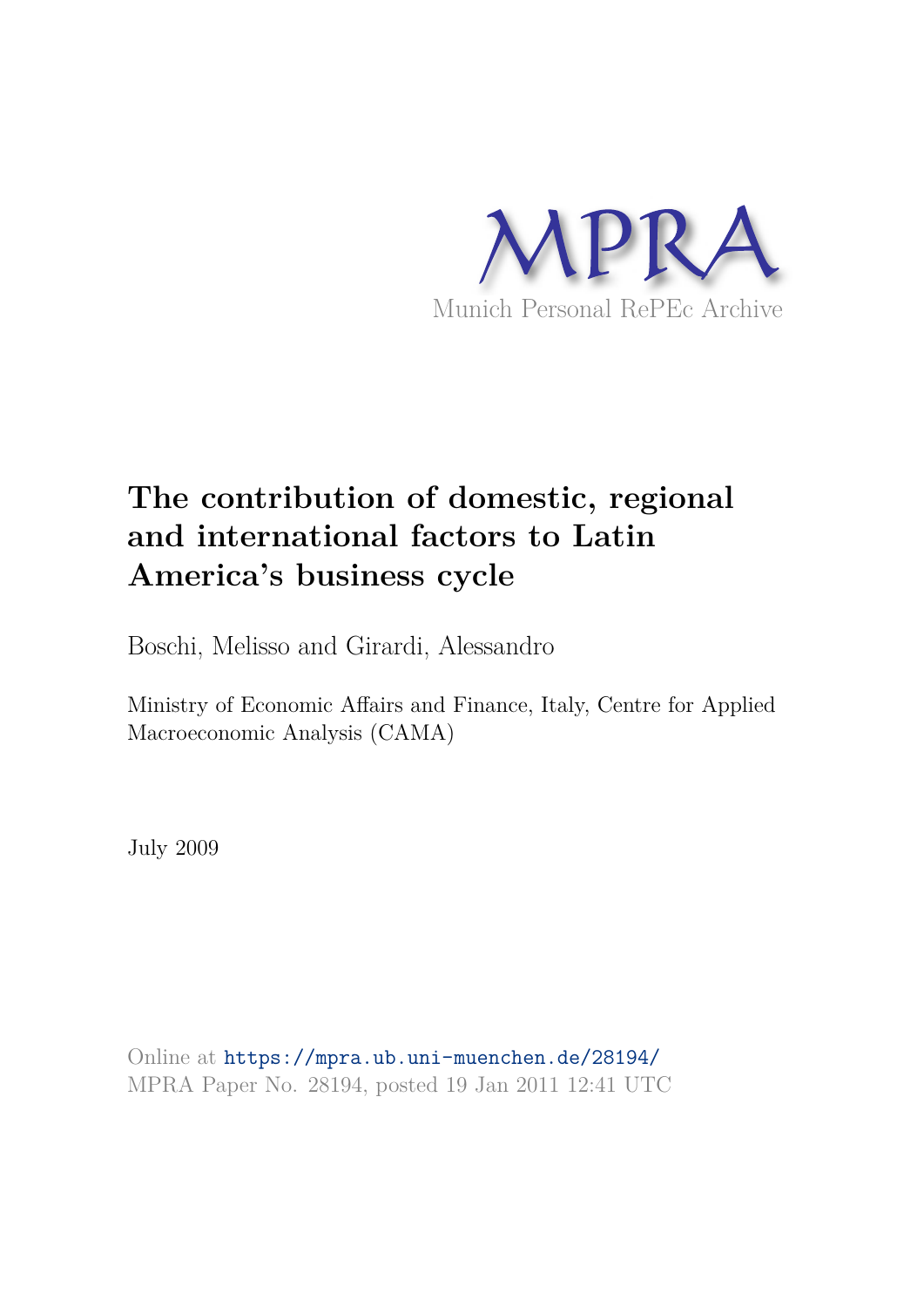## The contribution of domestic, regional and international factors to Latin America's business cycle

Melisso Boschi<sup>†</sup>

Alessandro Girardi<sup> $‡$ </sup>

Ministry of Economic Affairs and Finance, Italy, and Centre for Applied Macroeconomic Analysis (CAMA) Ministry of Economic Affairs and Finance, Italy

#### Abstract

This paper quantifies the relative contribution of domestic, regional and international factors to the fluctuation of domestic output in six key Latin American (LA) countries: Argentina, Bolivia, Brazil, Chile, Mexico and Peru. Using quarterly data over the period 1980:1-2003:4, a multi-variate, multicountry time series model was estimated to study the economic interdependence among LA countries and, in addition, between each of them and the three world largest industrial economies: the US, the Euro Area and Japan. Falsifying a common suspicion, it is shown that the proportion of LA countriesí domestic output variability explained by industrial countriesí factors is modest. By contrast, domestic and regional factors account for the main share of output variability at all simulation horizons. The implications for the choice of the exchange rate regime are also discussed.

Key words: International business cycle, Latin America, exchange rate regimes, Global VAR methodology, VECM.

JEL Codes: C32, E32, F31, F41.

<sup>†</sup> Corresponding author. State General Accounting Department, Ministry of Economic Affairs and Finance, Via XX Settembre, 97, 00187, Rome, Italy. E-mail: melisso.boschi@tesoro.it.

<sup>‡</sup> Departement of the Treasury, Ministry of Economic Affairs and Finance, Via XX Settembre, 97, 00187, Rome, Italy. E-mail: alessandro.girardi@tesoro.it.

We would like to thank Marcus Chambers, Matteo Ciccarelli, Pierluigi Daddi, Marco Ercolani, Michele Fratianni, Conor McKeating and participants at the 6th INFINITI Conference (Trinity College, Dublin, 2008) for their helpful comments. We are also indebted to Til Schuermann for sharing with us his Matlab codes of the GVAR model estimation. The views expressed in this paper do not necessarily reflect those of the Ministry of Economic Affairs and Finance of Italy.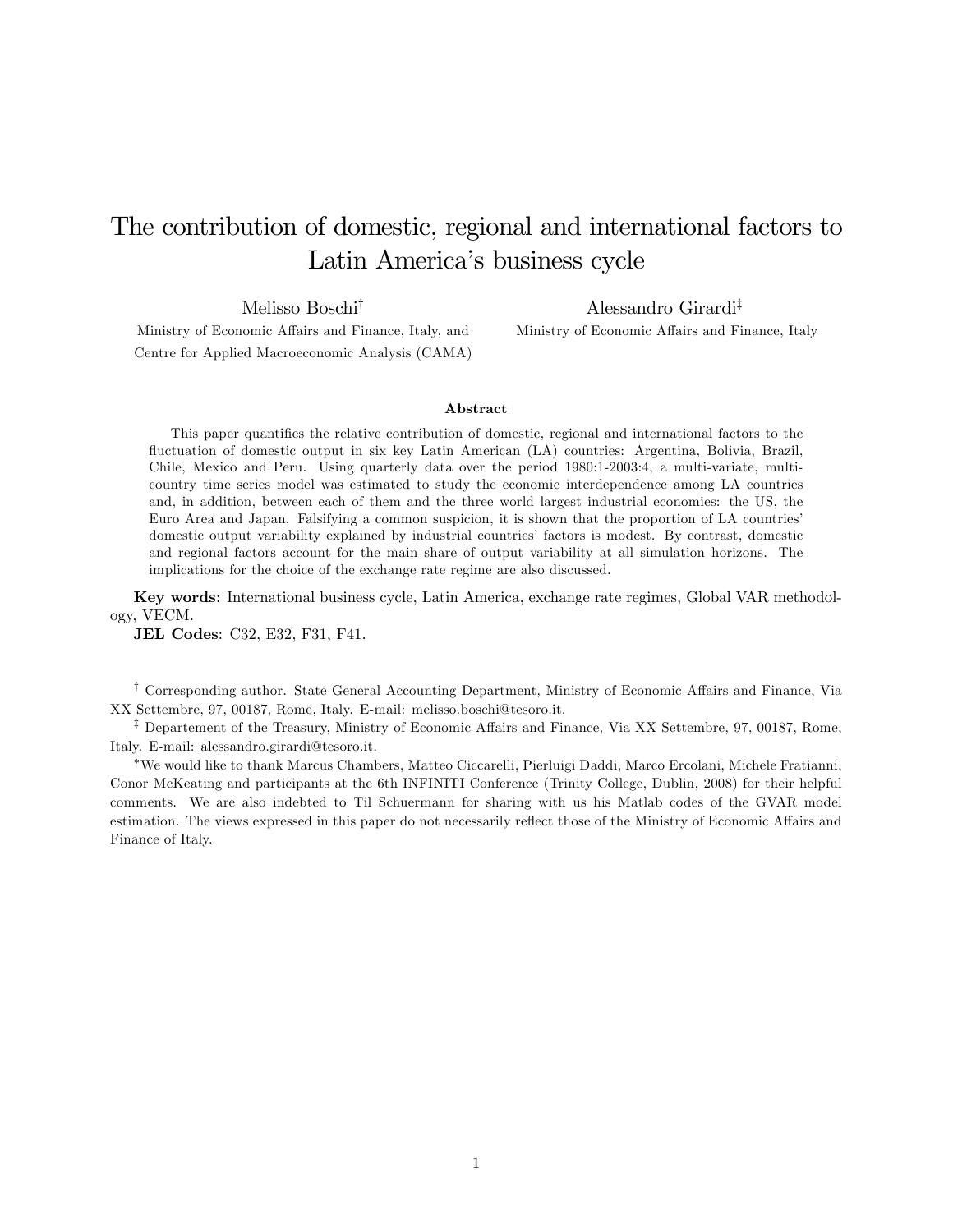### 1 Introduction

In keeping with the central message of the Optimal Currency Areas (OCAs) literature initiated by Mundell (1961) and McKinnon (1963), detecting the sources of business cycle has important implications for the choice of exchange rate regimes. If, in fact, one economy is hit by shocks dissimilar to those hitting its trading partner countries, the cost of adopting a fixed exchange rate regime, and thus giving up monetary policy, can be correspondingly large. The canonical criteria suggested by early contributions to OCAs (e.g. Artis (2003), HM Treasury (2003)) also state that if the standard pre-requisites for successful currency area hold, a fixed exchange rate regime may gain stability before adverse shocks make it fail. In many academic and policy circles, these criteria, although more than forty-years-old, are still considered to be a useful framework to consult when deciding upon the adoption of a common currency.

Following the currency and financial crises of the nineties, and especially the Argentine turmoil of 2001-2002, a wide debate has concerned the choice among available currency regimes options for Latin American countries (e.g. Edwards (2002), Berg et al. (2002)). This work aims to analyse to what extent domestic, regional and international economic conditions affect domestic output fluctuations in six key Latin American (LA) countries – namely Argentina, Bolivia, Brazil, Chile, Mexico and Peru – and the implications for the choice of the exchange rate regime. This country sample is chosen mainly to compare more easily our results to those of the existing literature to be reviewed below, and especially Ahmed (2003) and Canova (2005). Our analysis is naturally related to the strand of research studying the co-movement of LA countriesí business cycles with each other and with developed economies'. Hoffmaister and Roldos (1997) document that domestic country-specific aggregate supply shocks are by far the most important source of output fluctuations in LA countries. Aiolfi et al.  $(2006)$  uncover a sizeable common component in LA countries' business cycles using common dynamic factors techniques, thus suggesting the existence of a regional cycle. On the other hand, Agénor et al. (2000) point out that the business cycle in 12 developing countries is positively related to the output and real interest rate fluctuations in industrial economies, albeit they do not try to quantify the importance of external shocks compared to domestic ones. Employing a Bayesian dynamic latent factor model, Kose et al.  $(2003)$  and Kose et al.  $(2008)$  estimate the world, region and country-specific components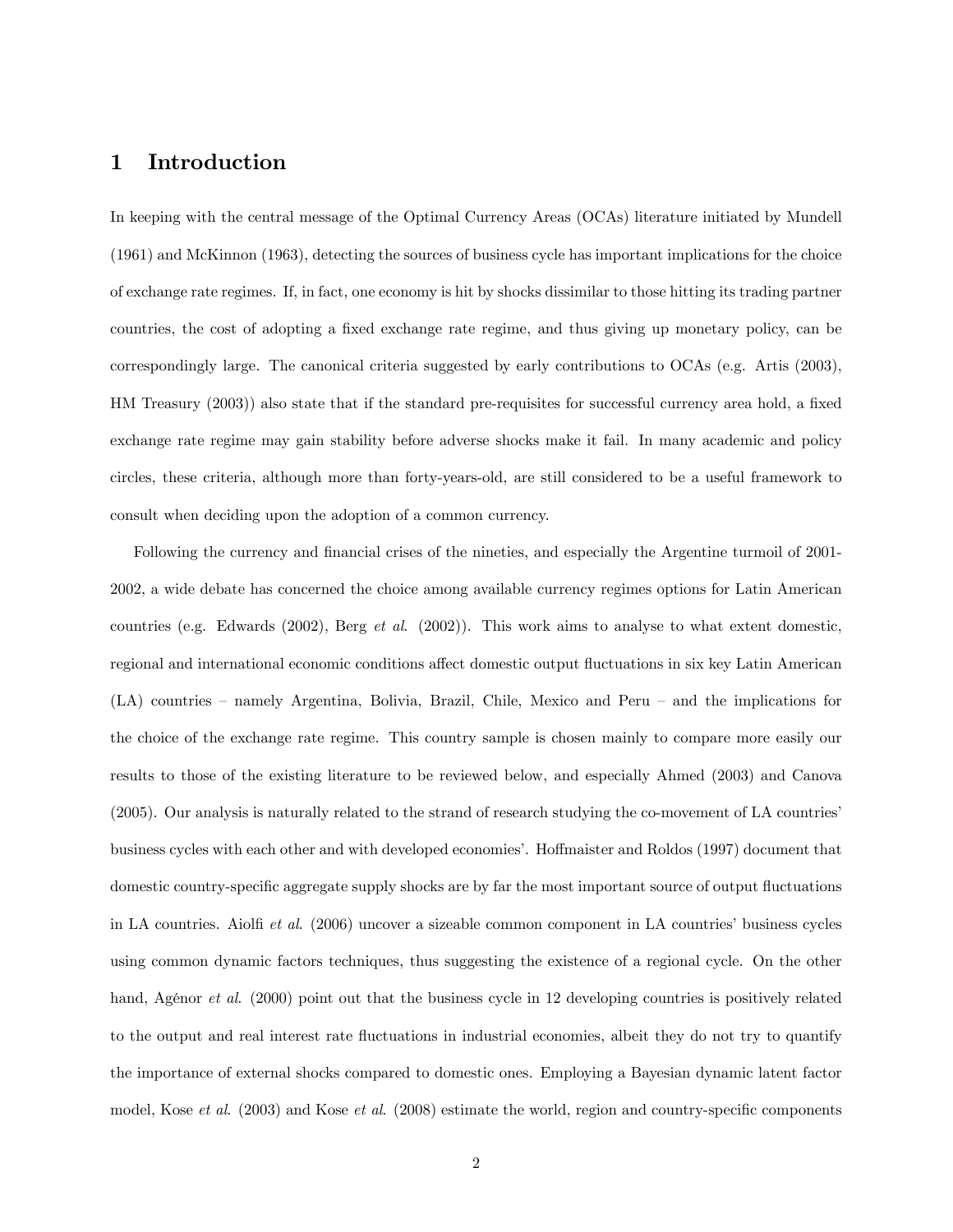in output, consumption and investment of sixty countries covering seven regions. As far as concerns Latin America, Kose *et al.* (2003) find that country-specific factors explain the largest part of the variance of output in all LA countries considered in this study, with the exception of Bolivia, for which the regional world component is more important than the region and country-specific one.

From a wider perspective, our analysis is also related to the literature on the link between international business cycles and the choice of a proper exchange rate regime for a small open economy. Berg et al. (2002) find that supply shocks in LA countries are weakly correlated among them and, most importantly, with the US ones, providing evidence against the adoption of a common currency in the region or against straight ìdollarisationî. Ahmed (2003) focuses on the existence of the prerequisites for six LA countries to adopt a fixed exchange rate regime with their main trading partners (the US). While domestic business cycles seems to be driven by US monetary policy rather than by foreign output shocks, external shocks taken as a whole (foreign output, US interest rates, terms of trade) explain a smaller component of the LA business cycle than domestic shocks (output, real exchange rate, ináation); this results points towards the adoption of a freely floating exchange rate. By contrast, Canova (2005) finds that US monetary policy shocks, magnified by the interest rates transmission channel, are a relevant source of fluctuations of LA countries' inflation and output.

The critical difference between the papers cited above and our study is three-fold. First, besides the US we also consider the Euro Area and Japan as possible sources of external shocks to domestic business cycles in LA countries. This is partly motivated by the trade relationship between LA and Euro Area countries. But, as it will become apparent below, this is not the entire story since financial linkages – through NFA and short-term interest rates  $-$  play a determinant role. Second, we examine the role exerted by neighbour countries on each LA countryís business cycle in order to assess the existence of the pre-requisites for the adoption of a common currency area. Third, our empirical framework is explicitly designed to identify shocks according to their geographical origin. The latter point is particularly important when comparing our results to those obtained by Kose et al. (2003) and Kose et al. (2008). In fact, while they can only recover the different components of the variables of interest, using the GVAR methodology it is possible to identify the role played by specific foreign economies to the domestic business cycle.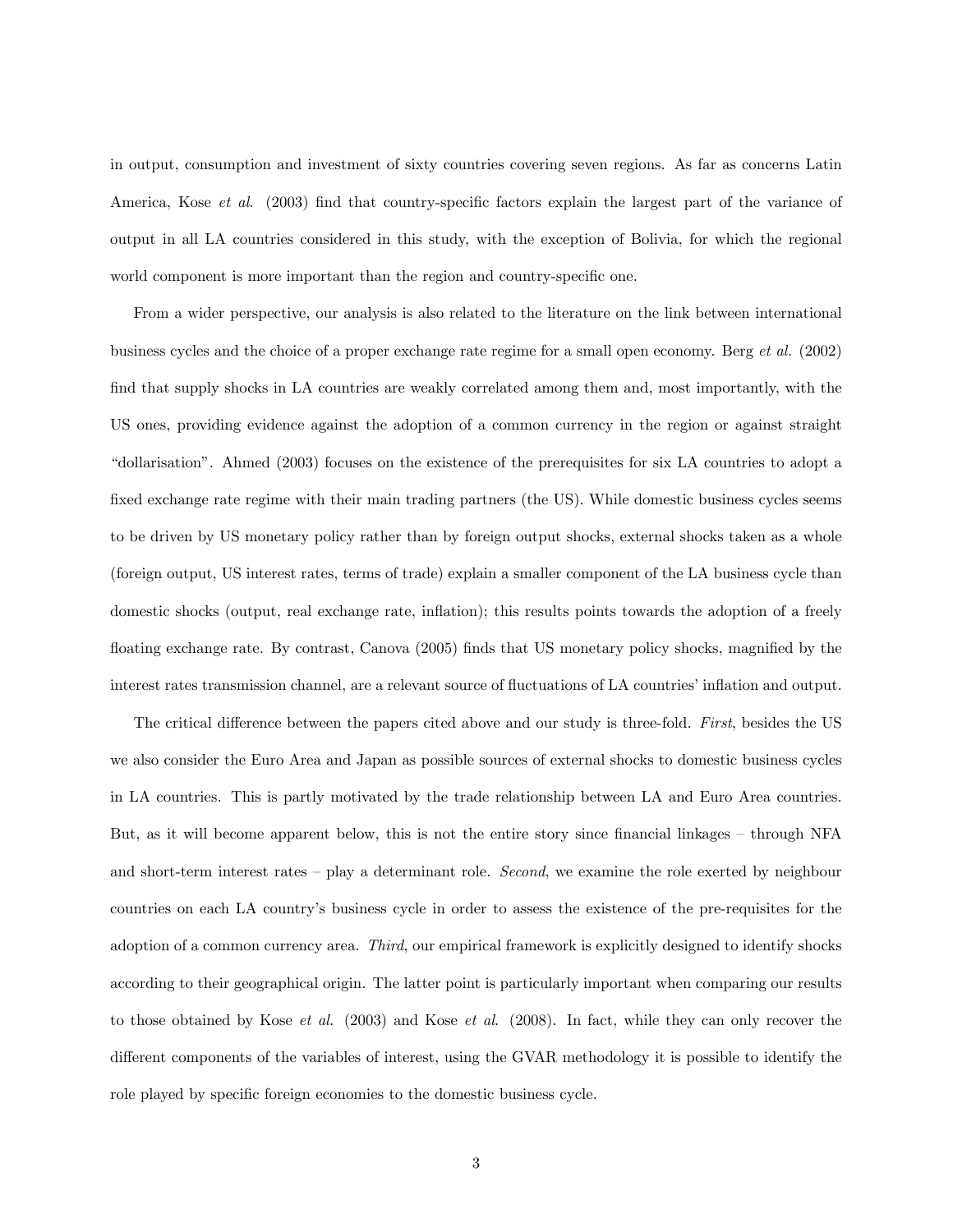The econometric methodology consists of a procedure for aggregating a number of VEC systems in a global vector autoregressive (GVAR) model describing the world economy (Pesaran et al. (2004a)) in order to perform dynamic simulation exercises. Using quarterly data over the period 1980:1-2003:4, nine country/region-specific vector error correction (VEC) models were estimated, each containing four endogenous domestic variables (output, real interest rate, real exchange rate, net foreign assets), two foreign variables (foreign output and foreign real interest rate) and the price of oil. This is consistent with a parsimonious, reduced form, small open economy model such as that presented in Boschi (2007). Country-specific foreign variables, constructed as weighted averages of the endogenous variables of the other countries/regions, and the real oil price are modelled as weakly exogenous.

The main findings can be summarised as follows. *First*, domestic factors explain by far the largest share of domestic output variability over all simulation horizons in all LA countries. Second, regional factors, though much less important than domestic ones, contribute to the variability of domestic output more than industrial countriesí ones. This is true for all LA countries except Mexico. Third, in all LA countries the proportion of the forecast error variance of output explained by industrial countries factors is overall modest. These results should inform the choice between freely floating and fixed exchange rate regimes. Also, they should be taken into account when choosing a reference currency in a fixed exchange rate arrangement: "dollarisation" does not appear an obvious option. Aside from their scientific merits and policy implications, our findings that international risk sharing could be problematic at a regional level but it is still viable when capital crosses continents is consistent with the conclusions in Aiolfi *et al.*  $(2006)$  and may also be of benefit to international investors.

The remainder of the paper is structured as follows. Section 2 reviews the inter-regional macro-econometric framework. Section 3 presents preliminary analysis on the individual series as well as the main estimation results relative to country/region VEC systems and the properties of the GVAR model. The quantitative assessment of the geographical sources affecting output fluctuations in LA countries is discussed in Section 4 along with the main policy implications. Concluding remarks follow.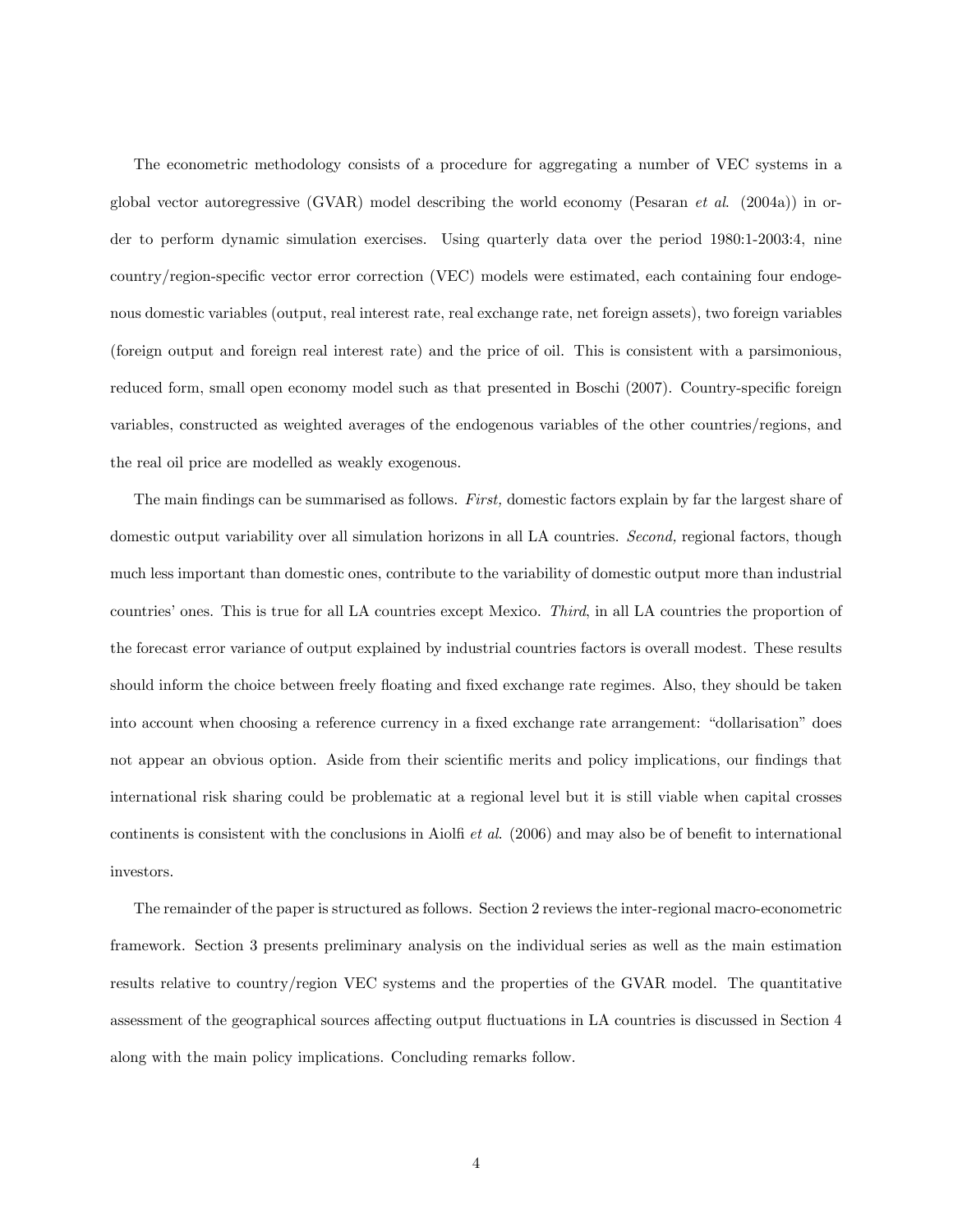# 2 Modelling Latin American economies in a multi-country framework

The empirical framework we use to model LA economies in the international context relies on the GVAR approach (Pesaran et al.  $(2004a)$ ). As customary in the VEC modelling framework, the GVAR methodology builds on the association between the economic concept of long-run and the statistical concept of stationarity through the identification of stationary linear combinations of the data, known as cointegration vectors. These vectors describe the steady-state configuration which the model tends to revert to in the long-run. The advantages of the GVAR over panel cointegration techniques are well-known (Baltagi (2004) and Pesaran et al. (2004b)) and relate to the possible distortion of within-group cointegration test results caused by the existence of between-group cointegration, as shown by Banerjee *et al.* (2004). Also, the GVAR allows for a coherent analysis of short-run dynamics of the systems through scenario simulations.

Specifically, the GVAR methodology consists of a procedure for stacking in a single coherent model of the world economy a number of country-specific VEC systems and explicitly allows for interdependences across economies in a true multi-country setting. The crucial advantage of this methodology is that although the shocks hitting the variables of the global system are unidentified according to their economic nature (for instance, supply, demand or policy disturbances), nevertheless they are identified basing on their geographic origin. This is because each country/region-specific system in the multi-country model is estimated conditionally on foreign variables, thus leaving only modest correlation among cross-country shocks to endogenous factors. Thus, our empirical framework makes it possible to distinguish and identify the shocks which originated in the three industrial countries/regions (US, Euro Area and Japan), in addition to those which originated in each LA country, rather than considering only one country (commonly the US in the previous literature) or an ambiguous "rest of the world" as the main source of external shocks.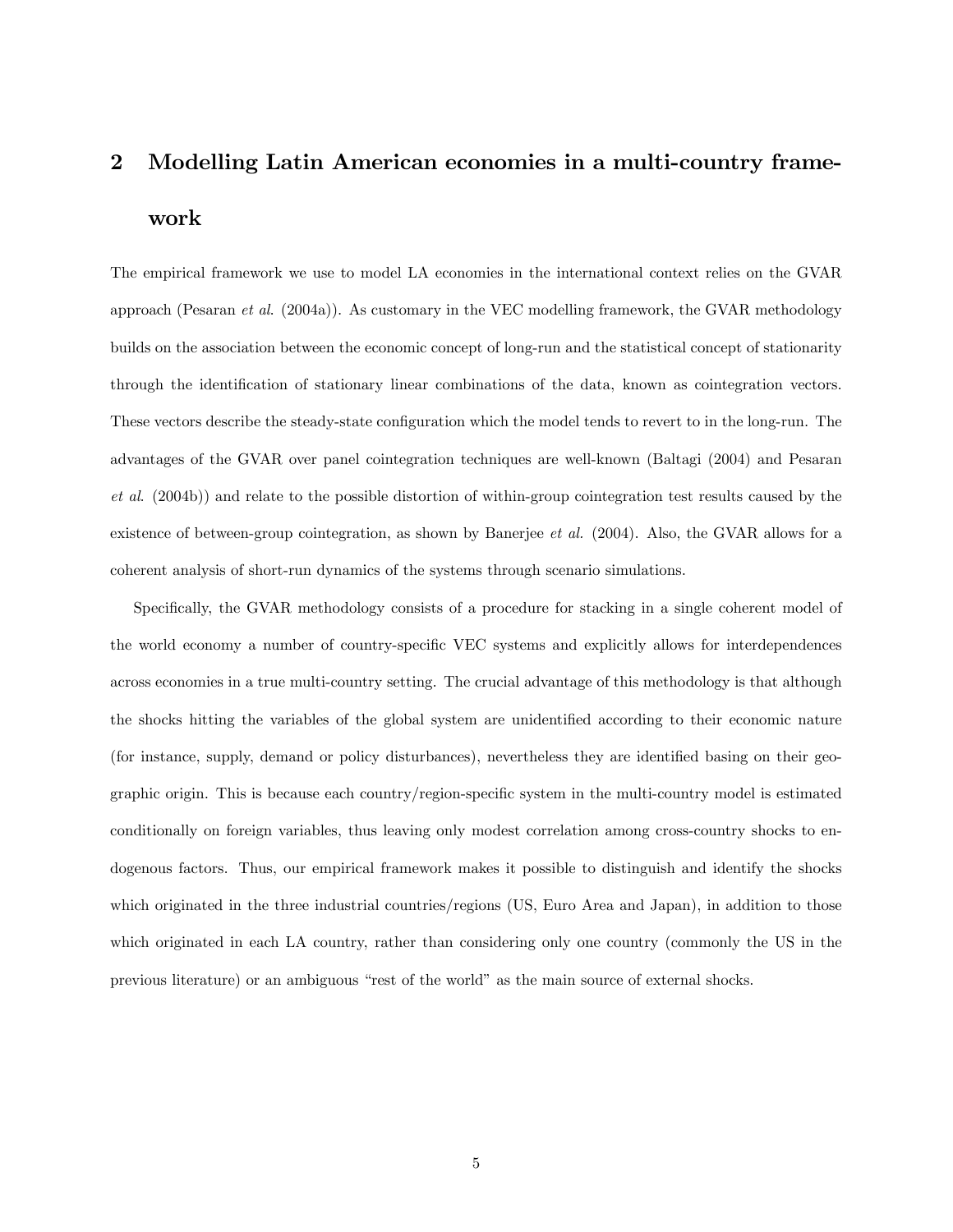#### 2.1 The GVAR model

Adopting the same notation as in Pesaran *et al.* (2004a), there is benefit in reviewing the econometric setup employed in this work. There are  $N+1$  countries/regions in the world economy indexed by  $i=0,1,...N$ <sup>1</sup> For each country the following VEC model is estimated:<sup>2</sup>

$$
\Delta \mathbf{x}_{it} = \mathbf{a}_{i0} + \mathbf{a}_{i2} \mathbf{D}_{it} + \mathbf{\Pi}_{i} \boldsymbol{\kappa}_{i} - \mathbf{\Pi}_{i} \left[ \mathbf{v}_{i,t-1} - \boldsymbol{\kappa}_{i} \left( t-1 \right) \right] + \boldsymbol{\Lambda}_{i0} \Delta \mathbf{x}_{it}^{*} + \boldsymbol{\Psi}_{i0} \Delta \mathbf{d}_{t} + \boldsymbol{\varepsilon}_{it}
$$
\n(1)

where  $\mathbf{x}_{it}$  is a  $(k_i \times 1)$  vector of country i domestic variables,  $\mathbf{x}_{it}^*$  is a  $(k_i^* \times 1)$  vector of foreign variables specific to country i (to be defined below), and  $\mathbf{d}_t$  is a  $(k_d \times 1)$  vector of  $I(1)$  variables common to all country-specific models and exogenous to the global economy (such as oil prices),  $\mathbf{v}_{i,t-1} \equiv (\mathbf{z}'_{i,t-1}, \mathbf{d}''_{t-1}), \mathbf{z}_{it} \equiv (\mathbf{x}'_{it}, \mathbf{x}^{*t}_{it})'$ ,  $\mathbf{a}_{i0}$ is a  $(k_i \times 1)$  vector of fixed intercepts,  $a_{i2}$  is a  $(k_i \times m)$  matrix of coefficients of the exogenous deterministic components included in the  $(m \times 1)$  vector  $D_{it}$ ,  $\Lambda_{i0}$  is a  $(k_i \times k_i^*)$  matrix of coefficients associated to the foreign variables,  $\Psi_{i0}$  is a  $(k_i \times k_d)$  vector associated to the global variables,  $\varepsilon_{it}$  is a  $(k_i \times 1)$  vector of country-specific shocks, with  $\varepsilon_{it} \sim N(0, \Sigma_{ii})$ , where  $\Sigma_{ii}$  is a non-singular variance-covariance matrix, and where  $t = 1, 2, ..., T$ indexes time. The number of long-run relations is given by the rank  $r_i \leq k_i$  of the  $k_i \times (k_i + k_i^* + k_d)$  matrix  $\Pi_i$ . Finally, in order to avoid introducing quadratic trends in the levels of the variables when  $\Pi_i$  is rankdeficient,  $(k_i - r_i)$  restrictions  $\mathbf{a}_{i1} = \mathbf{\Pi}_i \kappa_i$  are imposed on the trend coefficients, where  $\mathbf{a}_{i1}$  is the coefficient of the time trend term in the isomorphic level VAR form of (1) and  $\kappa_i$  is a  $(k_i + k_i^* + k_d) \times 1$  vector of fixed constants.

The foreign variables  $\mathbf{x}_{it}^{*}$  are weighted averages of the variables of the rest of the world with country/regionspecific weights,  $w_{ij}$ , given by trade shares, i.e. the share of country j in the total trade of country i over the years 1995-2001, measured in 1995 US dollars. Thus a generic foreign variable  $x_{it}^*$  is given by:

$$
x_{it}^{*} = \sum_{j=0}^{N} w_{ij} x_{jt}
$$
 (2)

 $1 N = 8$  in this paper.  $i = 0$  is the reference country (the US).

 $2$ The exposition refers to a VARX<sup>\*</sup> of order one, as suggested by the standard information criteria and by the diagnostic tests discussed below.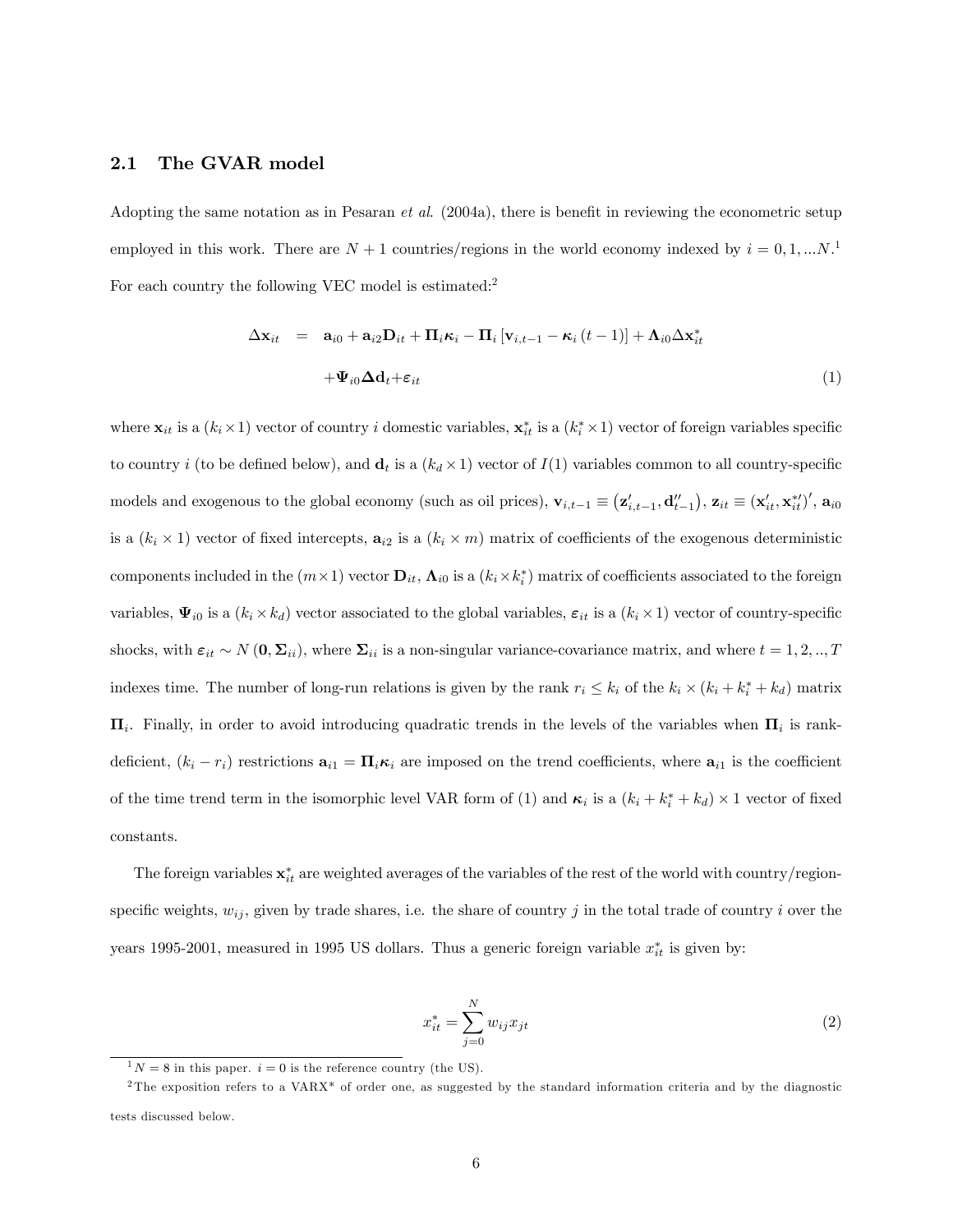where  $w_{ii} = 0, \forall i = 0, 1, ..., N$  and  $\sum_{j=0}^{N} w_{ij} = 1, \forall i, j = 0, 1, ..., N$ . In our set-up, all foreign variables collected in the vector  $\mathbf{x}_{it}^{*}$  as well as the global exogenous variables,  $\mathbf{d}_{t}$ , are treated as long-run forcing variables.

Rather than estimating directly the complete system composed by the  $N + 1$  country-specific models (1) together with the relations (2), we followed Pesaran et al. (2004a) and estimate the parameters of each country-specific model separately and then stack the coefficients estimates in a GVAR model. All country/region-specific endogenous variables are collected in the  $k \times 1$  global vector  $\mathbf{x}_t = (\mathbf{x}'_{0t}, \mathbf{x}'_{1t}, ..., \mathbf{x}'_{Nt})'$ where  $k = \sum_{i=0}^{N} k_i$ . Then we have that  $\mathbf{z}_{it} = \mathbf{W}_i \mathbf{x}_t$ , where  $\mathbf{W}_i$  is the  $(k_i + k_i^*) \times k$  matrix collecting the trade weights  $w_{ij}, \forall i, j = 0, 1, ...N$ .

Therefore, for each country/region the following VAR form of model (1) is obtained:

$$
\mathbf{A}_i \mathbf{W}_i \mathbf{x}_t = \mathbf{a}_{i0} + \mathbf{a}_{i1}t + \mathbf{a}_{i2} \mathbf{D}_{it} + \mathbf{B}_i \mathbf{W}_i \mathbf{x}_{t-1} + \mathbf{\Psi}_{i0} \mathbf{d}_t + \mathbf{\Psi}_{i1} \mathbf{d}_{t-1} + \varepsilon_{it}
$$
\n(3)

where  $\mathbf{A}_i$  and  $\mathbf{B}_i$  are matrices of dimension  $k_i \times (k_i + k_i^*)$  and matrix  $\mathbf{A}_i$  has full row rank. Stacking the  $N + 1$  systems (3) yields the following GVAR in level form:

$$
\mathbf{Gx}_{t} = \mathbf{a}_{0} + \mathbf{a}_{1}t + \mathbf{a}_{2}\mathbf{D}_{t} + \mathbf{H}\mathbf{x}_{t-1} + \Psi_{0}\mathbf{d}_{t} + \Psi_{1}\mathbf{d}_{t-1} + \varepsilon_{t}
$$
\n
$$
\tag{4}
$$

where G is a  $k \times k$  full rank matrix,  $\mathbf{a}_h = (\mathbf{a}_{0h}, ..., \mathbf{a}_{Nh})'$  for  $h = 0, 1, 2$ ,  $\mathbf{G} = (\mathbf{A}_0 \mathbf{W}_0, ..., \mathbf{A}_N \mathbf{W}_N)'$ ,  $\mathbf{H} = (\mathbf{B}_0 \mathbf{W}_0, ..., \mathbf{B}_N \mathbf{W}_N)'$ , for  $h = 0, 1, \Psi_h = (\Psi_{0h}, ..., \Psi_{Nh})'$  for  $h = 0, 1, \mathbf{D}_t = (\mathbf{D}_{0t}, ..., \mathbf{D}_{Nt})'$ . The GVAR has the reduced form:

$$
\mathbf{x}_{t} = \mathbf{b}_{0} + \mathbf{b}_{1}t + \mathbf{b}_{2}\mathbf{D}_{t} + F\mathbf{x}_{t-1} + \mathbf{\Upsilon}_{0}\mathbf{d}_{t} + \mathbf{\Upsilon}_{1}\mathbf{d}_{t-1} + \mathbf{u}_{t}
$$
\n
$$
\tag{5}
$$

where **, for**  $h = 0, 1, 2, F = **G**<sup>-1</sup>**H**$ **,**  $**Y**<sub>h</sub> = **G**<sup>-1</sup>**Ψ**<sub>0</sub>$ **, for**  $h = 0, 1$ **, and**  $**u**<sub>t</sub> = **G**<sup>-1</sup>**ε**<sub>t</sub>$ **<sup>3</sup>** 

 $3\text{As pointed out by Pesaran }et$  al. (2004a), three conditions need to be fullfilled so as to ensure that the GVAR estimation procedure is indeed equivalent to the simultaneous estimation of the VAR model of the world economy. First, the global model must be dynamically stable, i.e. the eigenvalues of matrix  $F$  in equation (5) lie either on or inside the unit circle. Second, trade weights must be such small that  $\sum_{j=0}^{N} w_{ij}^2 \to 0$ , as  $N \to \infty$ , for all i. Third, the cross-dependence of the idiosyncratic shocks must be sufficiently small, so that  $\frac{\sum_{j=0}^{N} \sigma_{ij,ls}}{N} \to 0$ , as  $N \to \infty$ , for all i, l, and s, where  $\sigma_{ij,ls} = cov(\varepsilon_{ilt}, \varepsilon_{jst})$  is the covariance of the  $l^{th}$  variable in country i with the  $s^{th}$  variable in country j. These conditions amount to an econometric formalisation of the economic concept of "small open economy" and are discussed in details in Section 3 below.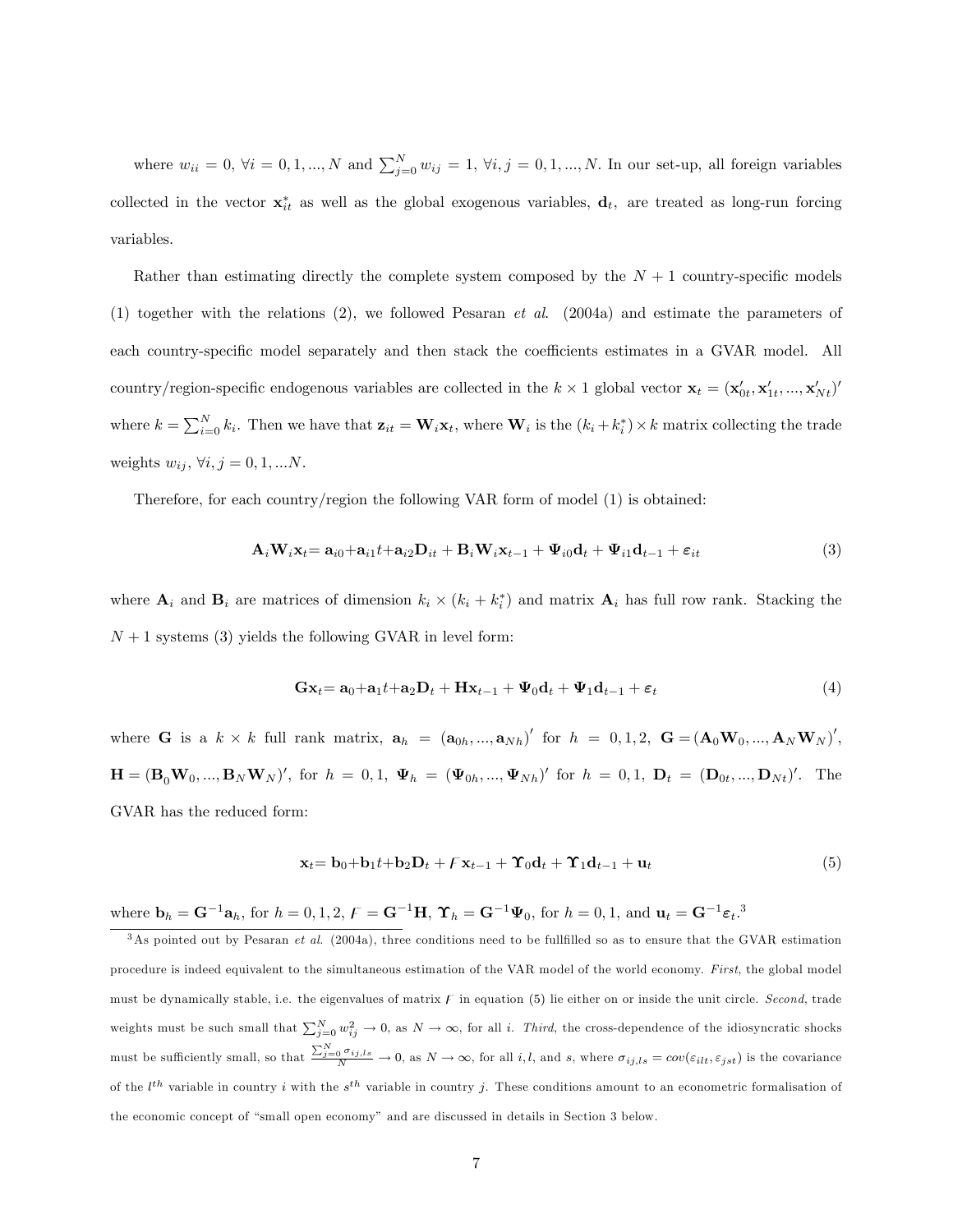#### 2.2 Generalised Forecast Error Variance Decomposition

The bulk of our empirical investigation is conducted using the Generalised Forecast Error Variance Decomposition (GFEVD) developed by Koop et al. (1996) and Pesaran and Shin (1998). The GFEVD considers the proportion of the variance of the n-step ahead forecast error of the variable of interest which is explained by conditioning on the non-orthogonalised shocks  $u_{jt}, u_{j,t+1}, ..., u_{j,t+n}$ , for  $j = 1,...,k$ , while explicitly allowing for the contemporaneous correlations between these shocks and the shocks to the other equations in the system.<sup>4</sup> Although this methodology prevents a structural interpretation of the impulses, it overcomes the identification problem by providing a meaningful characterisation of the dynamic responses of variables of interest to typically observable shocks.<sup>5</sup> One useful feature of the GFEVD is its invariance to the ordering of the variables. Formally, the proportion of the *n*-step ahead forecast error variance of the  $l^{th}$  element of  $\mathbf{x}_t$ accounted for by the innovations in the  $j^{th}$  element of  $\mathbf{x}_t$  can be expressed as:

$$
GFEVD(\mathbf{x}_{(l)t}; u_{(j)t}, n) = \frac{\sigma_{jj}^{-1} \sum_{l=0}^{n} (\mathbf{s}'_{l} F^{n} \mathbf{G}^{-1} \mathbf{\Sigma} \mathbf{s}_{j})^{2}}{\sum_{l=0}^{n} \mathbf{s}'_{l} F^{n} \mathbf{G}^{-1} \mathbf{\Sigma} \mathbf{G}'^{-1} F'^{n} \mathbf{s}_{l}}
$$
\n
$$
n = 0, 1, 2, ..., l = 1, ..., k; j = 1, ..., k
$$
\n(6)

where all symbols are defined above.<sup>6</sup>

<sup>&</sup>lt;sup>4</sup>It is worth emphasising that this is the reason why the GFEVD encompasses simpler methods traditionally used to assess cross-country business cycle asymmetry such as the correlation analysis of shocks (e.g. Berg et al. (2002)).

<sup>5</sup>We resort to GFEVD because it is impossible to recover the structural shocks from the GVAR residuals due to the large number of variables whose contemporaneuos relationship is ignored. In the GVAR estimated in this paper, including  $k_i = 4$ endogenous variables for each of the  $N+1=9$  country models, exact identification of shocks would require 108 (i.e.  $\sum_{i=0}^{N} k_i (k_i -$ 1)) restrictions derived by economic theory, which seems an impossible task to undertake. Dees et al. (2007a) identify the shocks to US monetary policy by imposing a recursive structure on the US block of the variance-covariance matrix of the GVAR. However, this excercise is beyond the scope of this paper.

<sup>&</sup>lt;sup>6</sup>Notice that due to the possible non-diagonal form of matrix  $\Sigma$ , the elements of GFEVD across j need not sum to unity since shocks are not orthogonal. However, in order to facilitate cross-country comparisons and interpretation of results, the sum of variance decompositions are normalised to 100.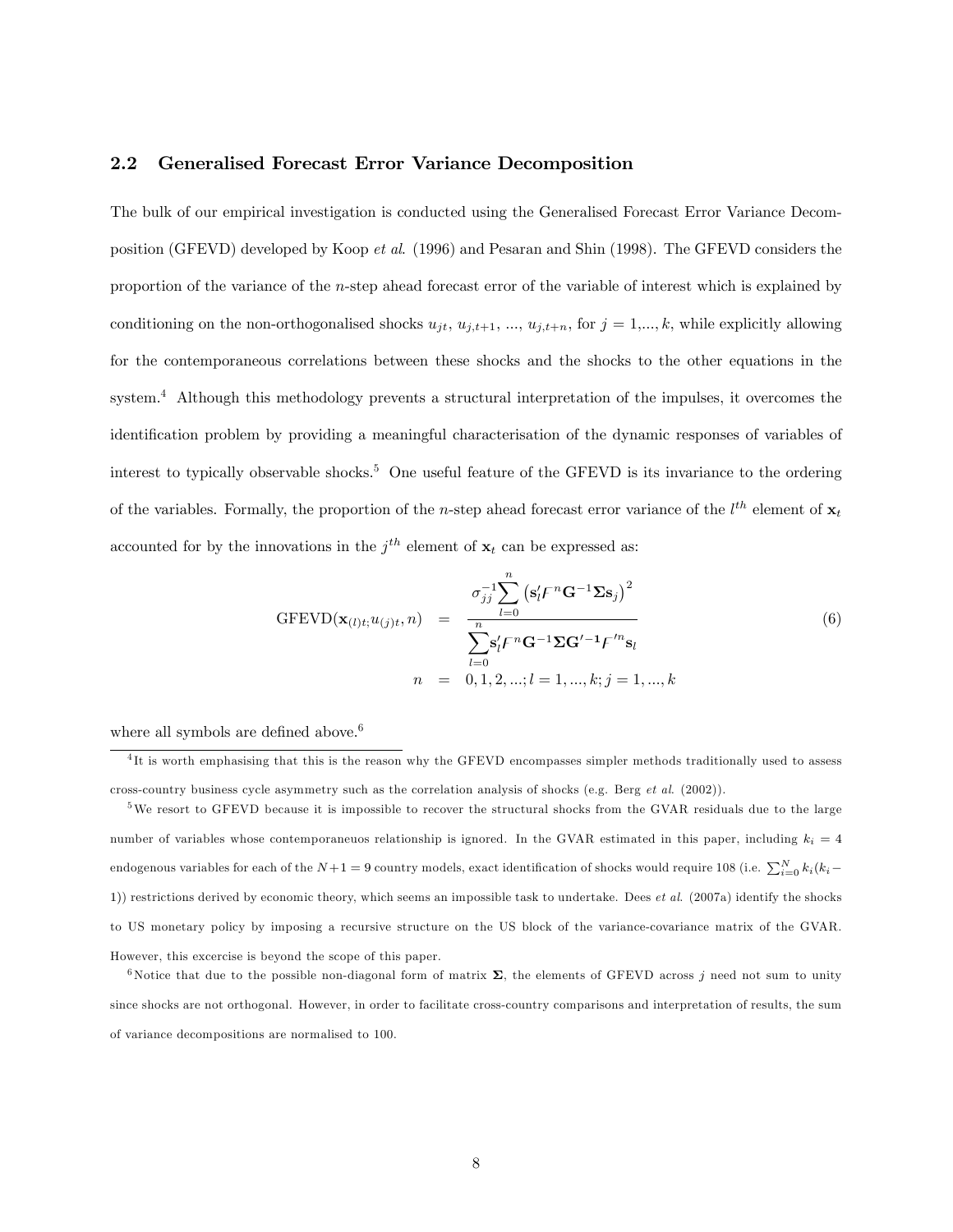### 3 Preliminary analyses and estimation results

Data description Time series data for the following countries/regions were considered: Argentina, Bolivia, Chile, Brazil, Mexico, Peru, the US, Japan and the Euro Area. We use quarterly seasonally adjusted series covering the period 1980:1-2003:4.<sup>7</sup> The Euro Area variables were constructed as weighted averages of the corresponding time series of the following countries in the region, with weights given by the per capital PPP-GDP share of the period 1995-2000: Austria, Belgium, Finland, France, Germany, Greece, Ireland, Italy, Netherlands, Portugal, and Spain.<sup>8</sup> For each country/region, a VEC model (1) was estimated, where the vector of endogenous variables,  $\mathbf{x}_{it}$ , includes  $(y_t, sr_t, q_t, nf_{at})$ , denoting real per-capita output, short-term real interest rate, real exchange rate and the net foreign asset/nominal GDP ratio respectively; the vector of country-specific foreign variables,  $\mathbf{x}_{it}^*$ , includes  $(y_t^*, s r_t^*)$ , representing the rest of the world real per-capita output and short-term interest rate, respectively; finally, the vector  $\mathbf{d}_t$  includes the oil price in real terms,  $oil_t$ , as a global weakly exogenous variable.<sup>9</sup> The matrix of trade weights used to construct the country/regionspecific foreign variables is reported in Table 1, where the 1995 - 2001 trade shares are displayed in column by country/region. The Appendix indicates in detail data sources and variables construction.

#### [Table 1 about here]

Unit root tests As a preliminary exercise, we carried out standard ADF unit root tests on the time series involved. Panel [A] of Table 2 reports results based on AIC order selection, while statistics shown in Panel [B] use the modified AIC method proposed by Ng and Perron (2001) to correct the size distortion of

<sup>7</sup>Note that the 1980s mark the beginning of the modern wave of international capital áows to Latin America and thus analysing the role of this factor in domestic business cycle prior to the sample start makes little sense.

<sup>&</sup>lt;sup>8</sup>On the validity of the aggregating expedient to construct synthetic time-series for the Euro Area economy as a whole see Girardi and Paesani (2008) among others.

 $9$ Boschi (2007) motivates the inclusion of these variables in the GVAR basing on a small open economy model of net foreign assets and real exchange rate determination. Furthermore, we follow Dees *et al.* (2007b) in treating the real exchange rate as an endogenous variable. As for net foreign assets, a number of studies (Girardi and Paesani (2008), Lane and Milesi-Ferretti (2004) among others) suggest that it is driven by both domestic and foreign factors, giving support to our modelling strategy.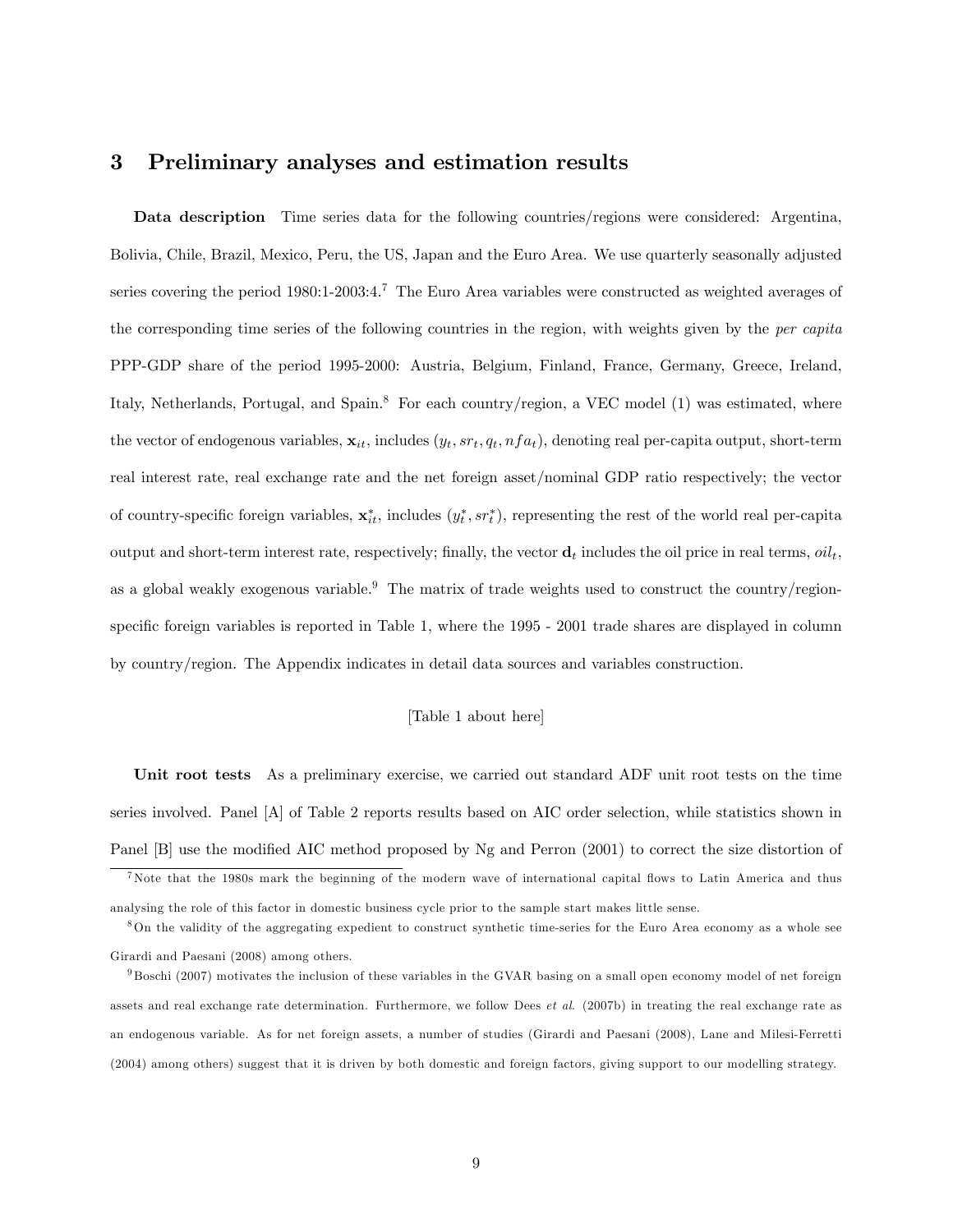ordinary ADF test statistics.

#### [Table 2 about here]

Furthermore, in order to take into account the possibility of structural breaks due to financial crises and recessions, we performed the ADF unit root test with breaks proposed by Saikkonen and Lütkepohl (2002) and Lanne et al. (2002, 2003). The results are reported in Table 3, Panels [A] and [B]. Since the distribution under the null hypothesis is non-standard, we use the critical values provided by Lanne *et al.* (2002).

#### [Table 3 about here]

Overall, the combination of both types of tests (standard and with breaks), indicate that all variables can be reasonably considered to be driven by  $I(1)$  stochastic trends. On the other hand, differencing the series appears to induce stationarity.<sup>10</sup>

Determination of the autoregressive order We chose the lag length of the endogenous variables,  $p_i$ , by combining standard selection criteria; namely the Akaike information criterion (AIC), the Schwarz Bayesian criterion (SBC) and the log-likelihood ratio statistic (LR). These criteria were adjusted to take into account the potential small sample problems, starting from a maximum lag order of four. The results, reported in Table 4, indicate that the SBC suggests order one for all models except Bolivia, Mexico and US, the AIC selects order four for Chile, Mexico and the Euro Area, order three for Peru, order two for Argentina, Bolivia, Japan and the US, and order one for Brazil, while the LR favours an order of autoregression higher than four for Mexico, three for Chile, Peru, and Euro Area, two for Bolivia, Japan, and US, one for Argentina and Brazil.

#### [Table 4 about here]

 $10$  The only exceptions are the real exchange rate of Mexico that seems to be stationary, and the net foreign assets of Bolivia, which appear to be  $I(2)$ . We choose to model these variables as realizations of  $I(1)$  processes since the actual integration properties of the real exchange rate series of Mexico are likely to depend on the composition of its trading partners prices and exchange rates. For example, using a different basket of trading partners, Boschi (2007) finds that the real exchange rate of Mexico is  $I(1)$ . The net foreign assets of Bolivia were treated as  $I(1)$  since this hypothesis is rejected at the 5 percent confidence level but not at the 10 percent.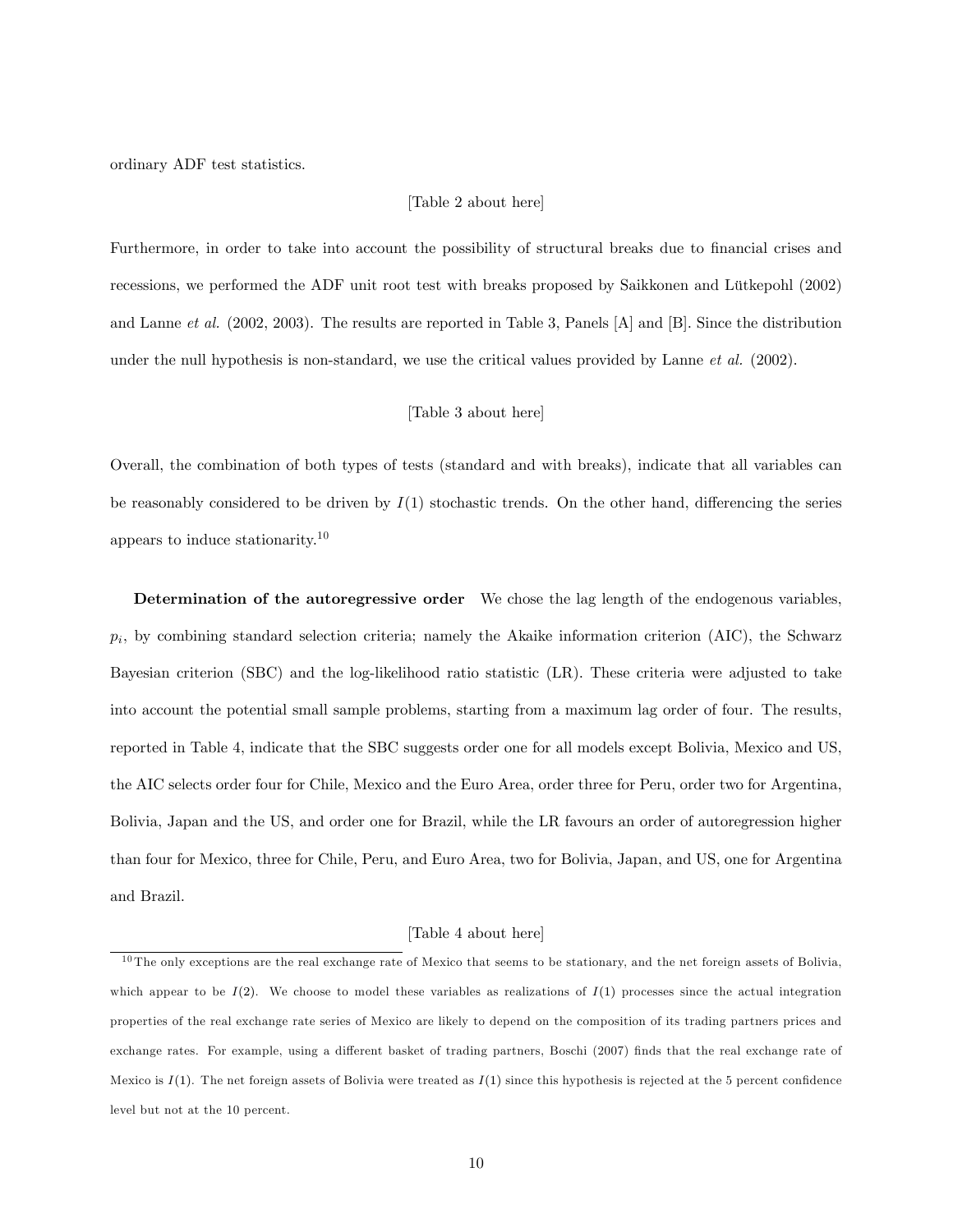Given the alternatives, and taking into account the limited sample size compared to the number of unknown parameters in each VARX<sup>\*</sup> model, where  $X^*$  indicates foreign exogenous variables, the lag order  $p_i$  is set equal to 1. This choice is comforted by the fact that the SBC estimates the lag order consistently, while the AIC does not (Lütkepohl (2006), p. 151). In order to choose the lag order of the foreign specific variables,  $q_i$ , an unrestricted VAR was run for each country/region in which the foreign variables are treated as endogenous, obtaining similar results.<sup>11</sup> Basing on this evidence and considering data limitations, we set  $q_i$  equal to one in all models.

Misspecification tests The selected lag order and the inclusion of dummy variables corresponding to residual values larger than 3.5 times the standard error is sufficient to obtain a satisfactory specification of the models, giving support to our model specification strategy. Univariate specification tests, reported in Table 5, show that the null hypothesis of no serial correlation is rejected only in 5 out of 36 equations at the standard confidence level, while the null of normality is rejected only in 3 equations. Finally, the univariate F test rejects the null of homoscedasticity only for Japanese output and US real exchange rate at 5 percent level.

#### [Table 5 about here]

In order to detect possible parameters instability due to structural breaks conventional CUSUM and CUSUMSQ tests at single equation level for each model were undertaken. The results, unreported here to preserve space, were comforting since episodes of parameters instability emerge only for a limited number of equations and only for very short periods of time.<sup>12</sup>

Cointegration tests Table 6 reports the maximum eigenvalue and trace tests statistics together with their associated 90 and 95 percent critical values. Both tests select unambiguously a cointegration rank equal to 1 for Brazil, Mexico, Peru, and Japan, and 4 for the US. For the other models, where the results were less

 $11$ These results are unreported to save space, but are available on request.

<sup>&</sup>lt;sup>12</sup> These are the beginning of the nineties for the Argentinian, Chilean, Peruvian, and US net foreign assets, for the Chilean, Mexican, and Peruvian real interest rate, and for the Mexican and US real exchange rate; the beginning of the eighties for the Chilean and US output. Complete CUSUM and CUSUMSQ tests results are available on request.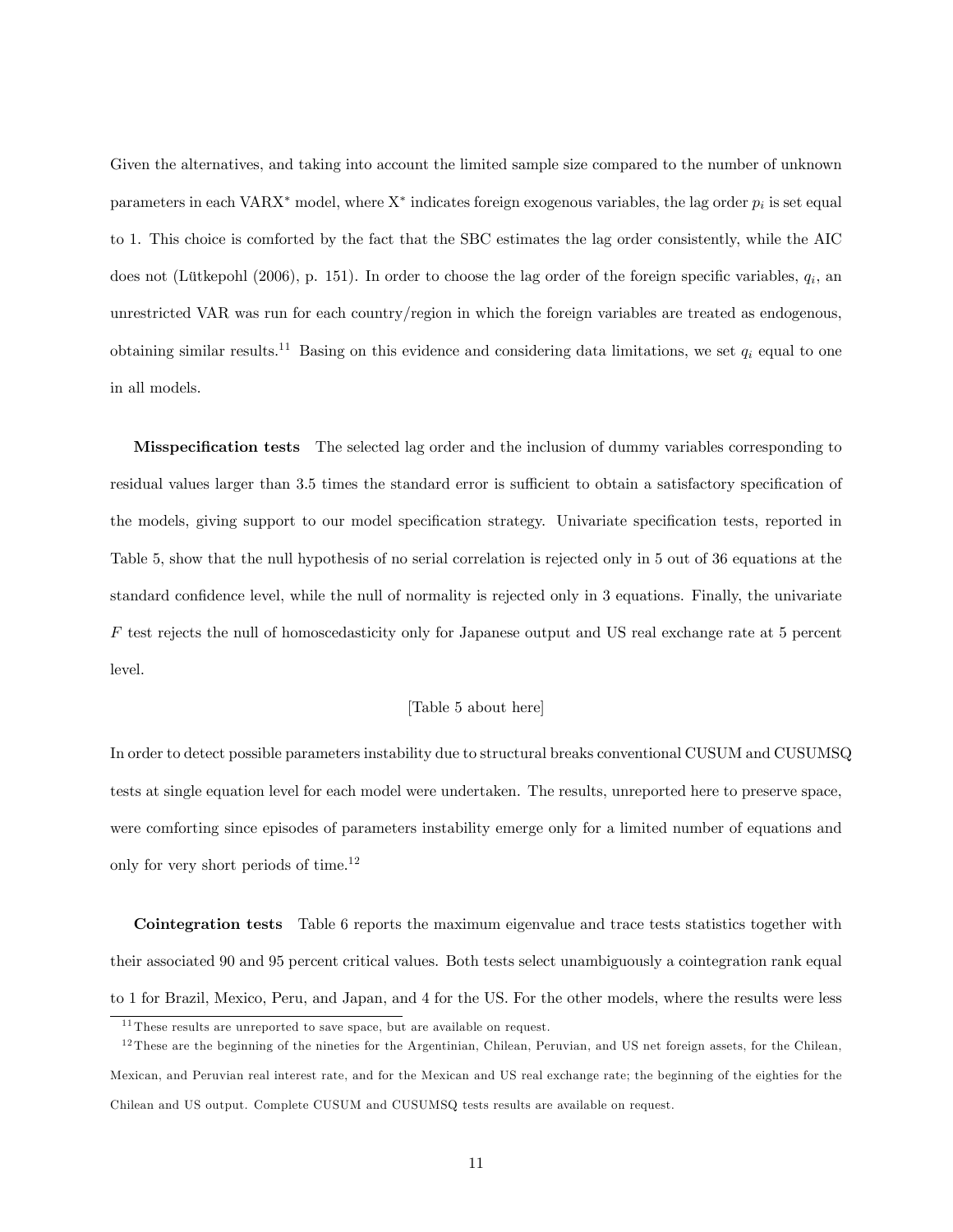clear cut, we favoured the conclusion of the trace test comforted by Johansen (1992), according to which the maximum eigenvalue test may produce a non-coherent testing strategy. Thus, we set a cointegration rank of 1 for Argentina, and 2 for Bolivia and the Euro Area. As for Chile, after considerable experimentation, a rank of 2 was chosen in order to have a more stable Global VAR.<sup>13</sup>

#### [Table 6 about here]

Properties of the Global VAR Since in the GVAR the total number of endogenous variables is 36 and that of cointegrating relations is at most  $15^{14}$  it then follows that matrix F in equation (5) must have at least 36-15=21 eigenvalues that fall on the unit circle in order to ensure stability of the global model. Our results confirm this; the matrix  $\bar{F}$  estimated from the country-specific models has exactly 21 eigenvalues falling on the unit circle, while the remaining 15 are all less than one (in modulus).

A second key assumption of the GVAR approach is that idiosyncratic shocks are cross-sectionally weakly correlated. The basic idea is that conditioning the estimation of country/region-specific VEC models on foreign variables considered as proxies of "common" global factors will leave only a modest degree of correlation of the remaining shocks across countries/regions. This is also important if we were to interpret the disturbances in the GFEVD analysis as "geographically structural": an external shock is truly external if its contemporaneous correlation with internal shocks is weak. In order to verify these claims, contemporaneous correlations of residuals across different country-specific models for each equation were computed. Table 7 reports such correlation coefficients, computed as averages of the correlation coefficients between the residuals of each equation (variable) with all other countries/regions equations residuals. A two-tailed t-test rejects the hypothesis that these coefficients are significantly different from zero at the conventional level. Thus, the

<sup>&</sup>lt;sup>13</sup> Notice that the long-run structure defined by the cointegration space of each country/region specific model could be restricted according to the implications of a small open economy model (e.g. Boschi (2007) and Dees et al. (2007b)), but given the explicit focus of this paper on the relationship among economies at a business cycle fequency, we limited our excercise to unrestricted models.

<sup>&</sup>lt;sup>14</sup>That is the sum of the ranks of matrix  $\Pi_i$  in equation (1) for each country  $i = 0, ..., N + 1$  (Pesaran *et al.* (2004a)).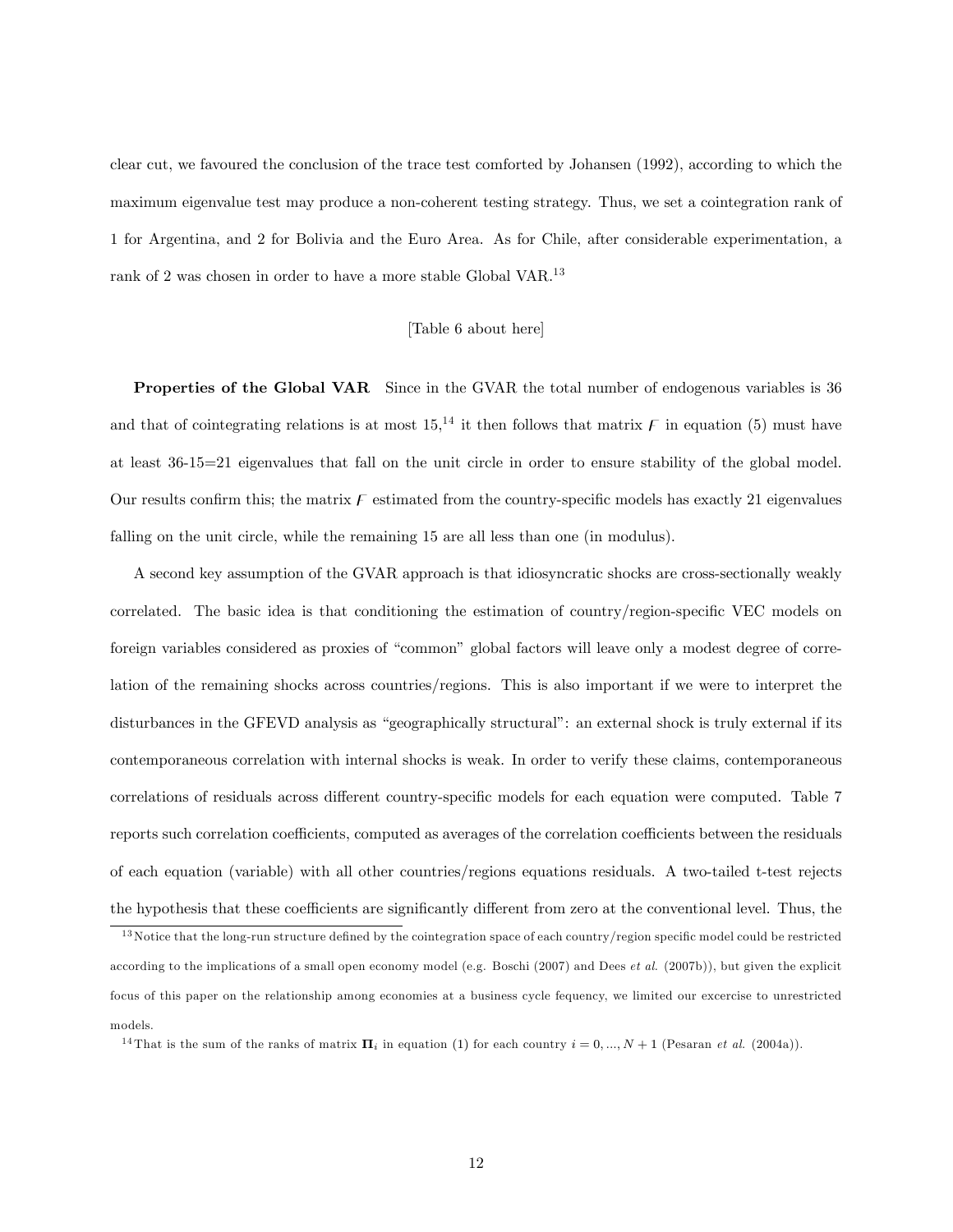model seems to be successful in capturing the effect of common factors driving domestic variables.

#### [Table 7 about here]

A third econometric concern refers to the assumption that foreign variables and oil price are weakly exogenous in the country/region-specific VEC models. Along the lines described by Johansen (1992) and followed by Pesaran *et al.* (2004a), we examined the weak exogeneity of these variables by testing the joint significance of the error correction terms in auxiliary equations of the country/region-specific foreign variables,  $\mathbf{x}_{it}^{*}$  and the oil price. Specifically, we carried out the following regression for each  $l^{th}$  element of country i vector of foreign variables,  $\mathbf{x}_{it}^*$  and for the oil price:

$$
\Delta x_{il,t}^* = \mu_{il} + \sum_{j=1}^{r_i} \gamma_{ijl} ECM_{i,t-1}^j + \varphi_{il}' \Delta \mathbf{v}_{i,t-1} + \zeta_{il,t}
$$

where  $\mu_{il}$  is a constant,  $ECM_{i,t-1}^j$ ,  $j = 1, 2, ..., r_i$  are the estimated error correction terms corresponding to the  $r_i$  cointegrating relations found in the i<sup>th</sup> model,  $\varphi_{il,k}$  are coefficients,  $\mathbf{v}_{i,t-1}$  is defined by (1), and  $\zeta_{il,t}$ is the residual. Then, an F test of the joint hypotheses that  $\gamma_{ijl} = 0, j = 1, 2, ..., r_i$  is carried out. Table 8 reports the results.

#### [Table 8 about here]

Most of the test statistics are not significant at the 5 percent level.<sup>15</sup> Given the overall statistical support and the strong theoretical prior in favour of the weak exogeneity hypothesis, foreign variables and the oil price were treated as weakly exogenous.

# 4 Assessing the geographical origin of business cycle fluctuations in Latin America

As discussed above, the modest degree of cross-country correlation of reduced form residuals allows for an approximated identification of disturbances according to their geographical origin. Given the focus of the

<sup>&</sup>lt;sup>15</sup>The weak exogeneity assumption is rejected at the 1 percent level only in the model of Peru for the short-term rates and in the Euro Area model for oil prices, while it is rejected at the 5 percent level in the models of Mexico and US for output.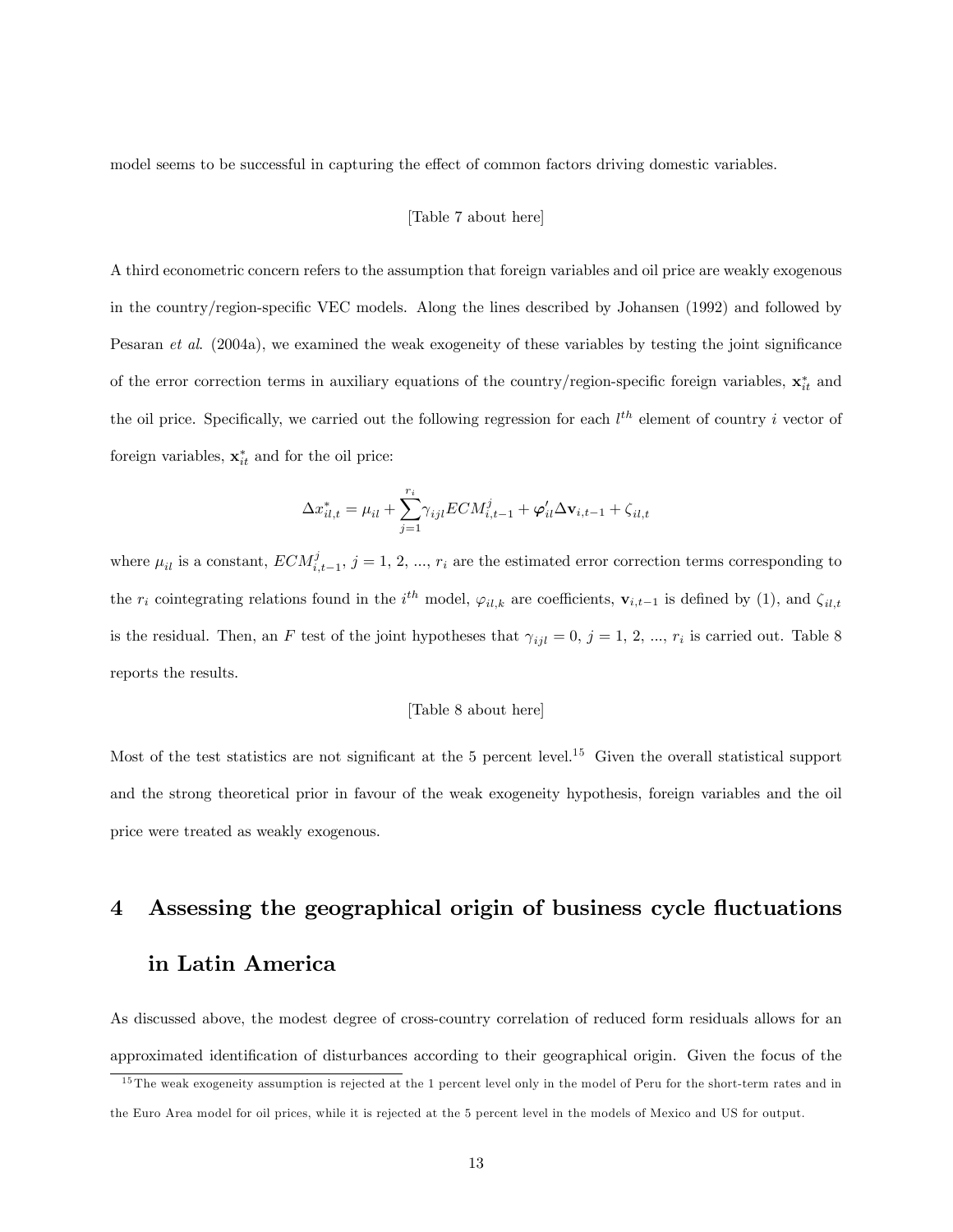present study, we confined our analysis to output fluctuations. Table 9 reports the GFEVD of each LA countryís domestic output over a simulation horizon of 40 quarters. Panel [A] refers to the contribution to domestic output forecast error variance of domestic shocks, i. e.  $y$ ,  $sr$ ,  $q$  and  $nfa$ . Panel [B] summarises the contribution of external shocks classified according to whether their origin is regional, i.e. from other LA countries, or from one of the three industrial economies we consider in the analysis. Finally, Panel [C] reports an overall comparison of domestic versus foreign contribution to each country's domestic output fluctuations.

#### [Table 9 about here]

Domestic shocks A mixed picture of the local determinants of output variability emerged. Real factors (output itself) are neatly predominant over the whole forecast horizon only in Argentina and, especially, Brazil, while this is true only up to the 12th quarter for Bolivia, Chile and Mexico, and up to the 20th quarter for Peru. Financial factors seem to play a significant role in all countries apart from Argentina and Brazil (and even here still play a role).<sup>16</sup> This is consistent with Canova's (2005) findings that financial factors are an important channel of transmission of foreign shocks; or it could be interpreted as idiosyncratic sources of variability. However, this first block of results should be taken with caution since, as detailed above, the GFEVD tool does not allow for an *economic* identification of shocks, but rather it provides a meaningful characterisation of disturbances according to their geographical origin, tracing out the dynamic responses of variables to typical (i.e. historically observed) shocks. Therefore, the rest of this Section will focus on the contribution of shocks having different geographical origin to LA countries' domestic output fluctuation.

Regional vs domestic shocks Over the entire forecast horizon, regional factors contribute approximately 20 percent of domestic output variability in Argentina, Bolivia and Chile but drops to approximately 10 percent in Brazil and Mexico. This pattern is somehow more variegated in Peru where the contribution of regional shocks ranges from 13 to 42 percent. Overall this result supports evidence of a sizeable regional

 $16$  Specifically, net foreign assets are the main source of variability in Chile (from the second simulation year on) and Peru (at all horizons), while the real interest rate is the main source of output variability for some quarters in Bolivia, Mexico, and Peru.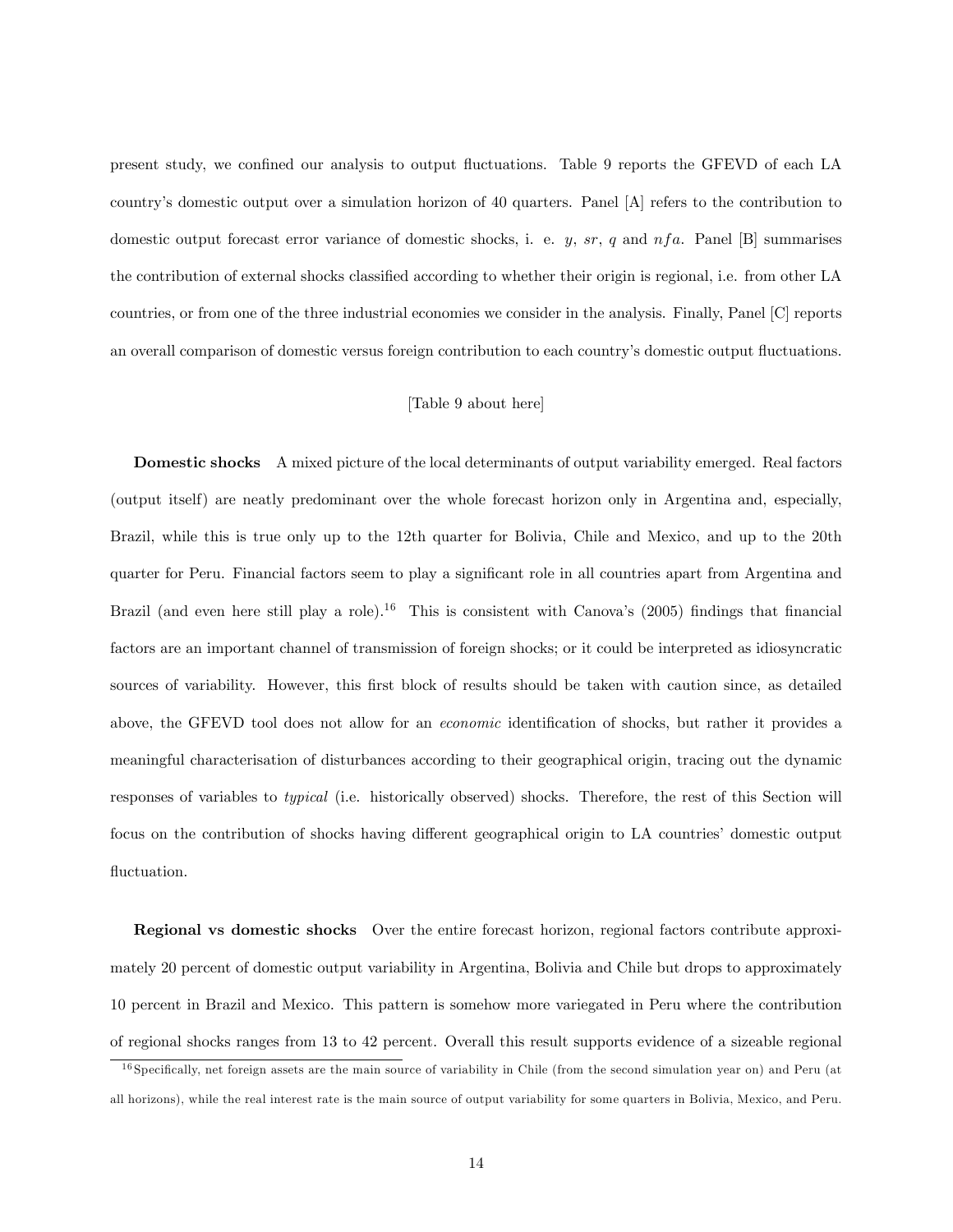business cycle component in Latin America. Aiolfi et al. (2006) attribute this feature to the role of common global factors on the grounds of limited trade and financial linkages among these economies. However, the breakdown (unreported) of the figures in column 5 of Tables 9-14 show that regional factors affect domestic business cycle through Önancial channels (short-term rates and net foreign assets) in a non-negligible way. Thus, since the main common global real and financial factors were controlled for in this study in a coherent model of the world economy, the findings are interpreted as due to similarities in the economic structure of the LA countries examined.

Industrial countries' vs regional and domestic shocks In all Latin American countries considered here, domestic factors contribute far more than industrial countriesí factors to the variability of domestic output.<sup>17</sup> Overall, industrial countries explain a small fraction of output fluctuation, ranging from  $7$  percent in Bolivia to almost 13 percent in Mexico. Specifically, the US economy is the most important contributor to domestic output forecast variability at all horizons for Argentina and Peru. The role of Euro Area is never very large on impact, but tends to increase over time. Japan gives an important contribution to output variability in all countries, and especially in Argentina, Bolivia, Brazil and Chile. This central Önding disputes the other relevant literature on international business cycles, most of which concentrate on the role of US macroeconomic variables and implicitly assume that the US role in the global economy and its trade and financial links with Latin America (the US "backyard") are the main driving force behind business cycles co-movements in this region (Ahmed (2003), Canova (2005)). Falsifying a common suspicion, estimates show that the proportion of LA countriesí domestic output variability explained by the US (and by the other industrial countries) is modest when compared to the contribution of regional shocks.

Robustness checks In order to gain some insights on the reasons why our results differ from those studies where the US role seems bigger, a number of alternative models were estimated.<sup>18</sup> In particular, we estimated first a VEC model including only output of all countries/regions considered in the GVAR  $-$  i.e.

 $17$  This is true for all countries at all horizons, with an average difference between the percentage contribution of domestic shocks and that of industrial ones stretching from 53 percentage points for Chile to 74 percentage points for Brazil.

<sup>&</sup>lt;sup>18</sup>Results of these additional estimations are unreported to save space, but they can be provided by the authors upon request.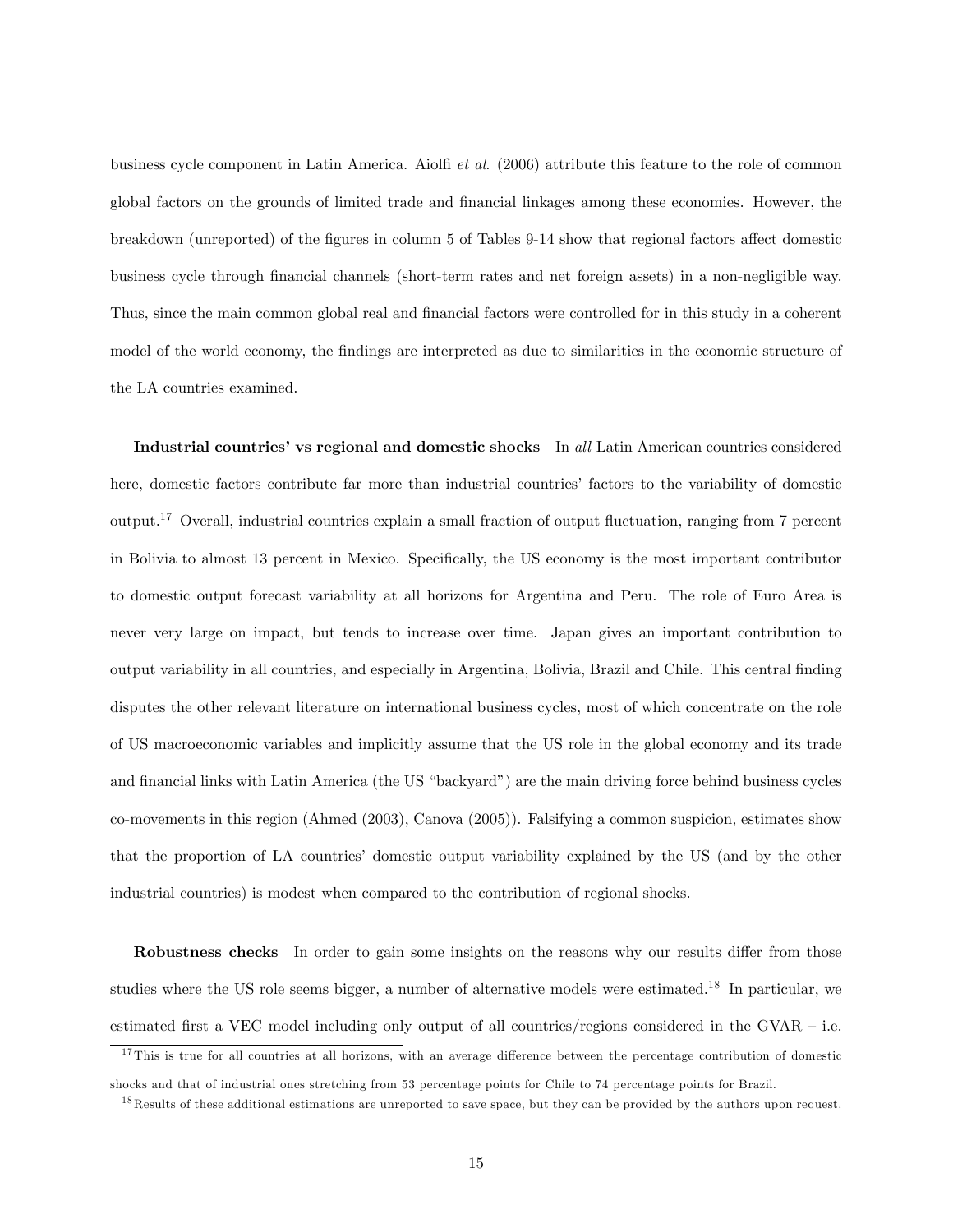Argentina, Bolivia, Brazil, Chile, Mexico, Peru, the US, Euro Area and Japan. The results show that the role of the US and regional shocks are larger than in the GVAR, especially at longer forecast horizons, with the exception of Mexico for which the importance of US shocks decreases over time. In addition, six VEC models, one for each LA country – each model including the relevant LA country's factors, i.e.  $y_t$ ,  $sr_t$ ,  $q_t$ and  $nfa_t$ , along with the US counterparts – were estimated. As expected, in these six models the US factors play an even bigger role than in the VEC model containing only output of all countries/regions. The US explain on average more than 20 percent of domestic output forecast error variance in all LA countries, with the only exception of Brazil.

All in all, considering the evidence provided by the simple VEC models, the reason why in the GVAR the ináuence exerted by the US is smaller seems to be related more to the inclusion of a larger set of countries/regions than to the larger number of factors. This helps to understand why previous literature  $-\frac{1}{2}$ where the US is the only external economy taken into account  $-$  overestimated the contribution of the US shocks to LA business cycle. In this respect, the paper by Kose et al. (2003) goes along the right direction since it considers a large group of countries. They find, like in this study, that country-specific factors are the main determinant of output fluctuations in Latin America, but they reserve a smaller role to the regional factors compared to this paper. However, the methodology in their paper, namely a Bayesian dynamic latent factor model, does not allow to recover the geographical origin of factors affecting the domestic business cycle, but rather identifies the generic components of a series as divided in world, region and country-specific.<sup>19</sup> For this reason the GVAR appears a more suitable methodology to address the problem of choosing the proper exchange rate regime for an emerging market basing on the main geographical determinants of its business cycle.

<sup>&</sup>lt;sup>19</sup>Notice that from a more technical perspective, the methodology used in Kose *et al.* (2003) differs from ours because they compute the variance decomposition of the raw series of interest, while in this paper the forecast error variance decomposition is derived. Then, while we analyse the innovation (or unsystematic) part of the series as recovered from the residual of the estimated model, they decompose the systematic part of it.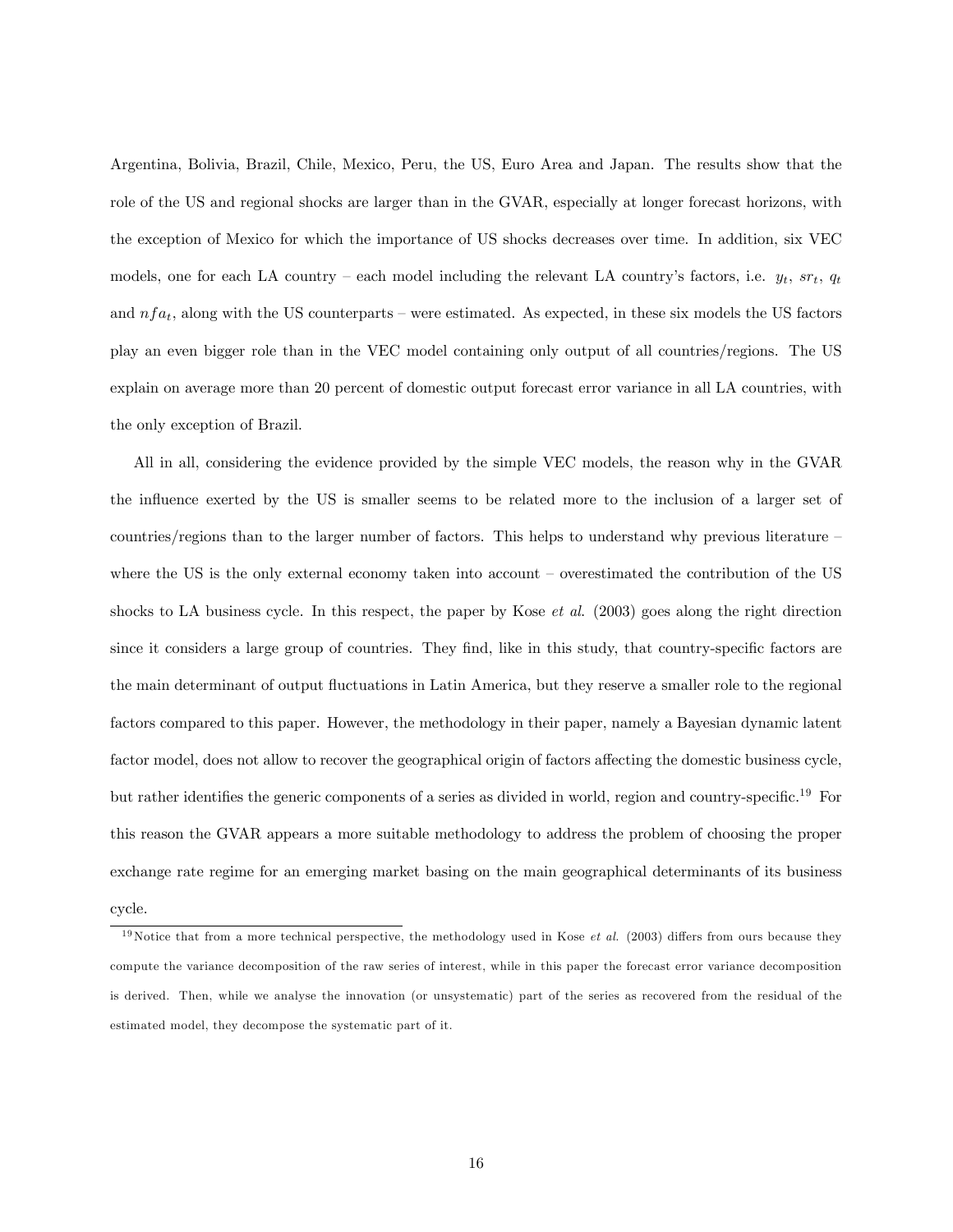Which exchange rate regime for Latin American countries? The findings of this paper have important implications for the choice among such alternative extreme exchange rate regimes, i.e. hard pegs (currency board or unilateral "dollarisation"), the formation of an independent common currency area and the freely floating exchange rate. First, as long as "dollarisation" requires a large degree of business cycle synchronisation among the country adopting the dollar and the US economy, the GFEVD analysis shows that in the LA countries this regime may be subject to strong destabilising shocks originated in countries other than the US, either developed or developing. A sensible way to take into account this fact could be pegging the domestic currency to a "synthetic" foreign currency built as a weighted average of the currencies of the main industrial and developing countries affecting domestic business cycle. Second, although the contribution of regional factors to domestic business cycle in LA countries is noticeable, and indeed larger than industrial countries influence, nevertheless idiosyncratic shocks play a dominant role in all LA countries' economies. This result cast doubts on the viability of a common currency area along the path set by the European Monetary Union. Idiosyncratic shocks could destabilise such a monetary arrangement well before it could enhance the required real and Önancial integration necessary to make it work. All results above suggest that a freely floating exchange rate might be the most viable option to be pursued in LA countries, in line with what argued by Ahmed (2003) and Berg et al. (2002).

Implications for portfolio diversification Aside from the academic and policy implications, our results may be of interest for international investors as well. The large contribution of regional factors to domestic business cycle suggests that economic conditions are highly correlated in LA countries. However, the GFEVD analysis show that this does not result from a sizeable regional business cycle component in LA as found by Aiolfi et al.  $(2006)$ , but rather from the relevant role of all neighbour countries' factors – real and financial – for domestic output fluctuations. This caveat notwithstanding, the evidence here reported should discourage investors to engage in regional risk-sharing. By contrast, portfolio diversification may still be a viable option when capital crosses continents.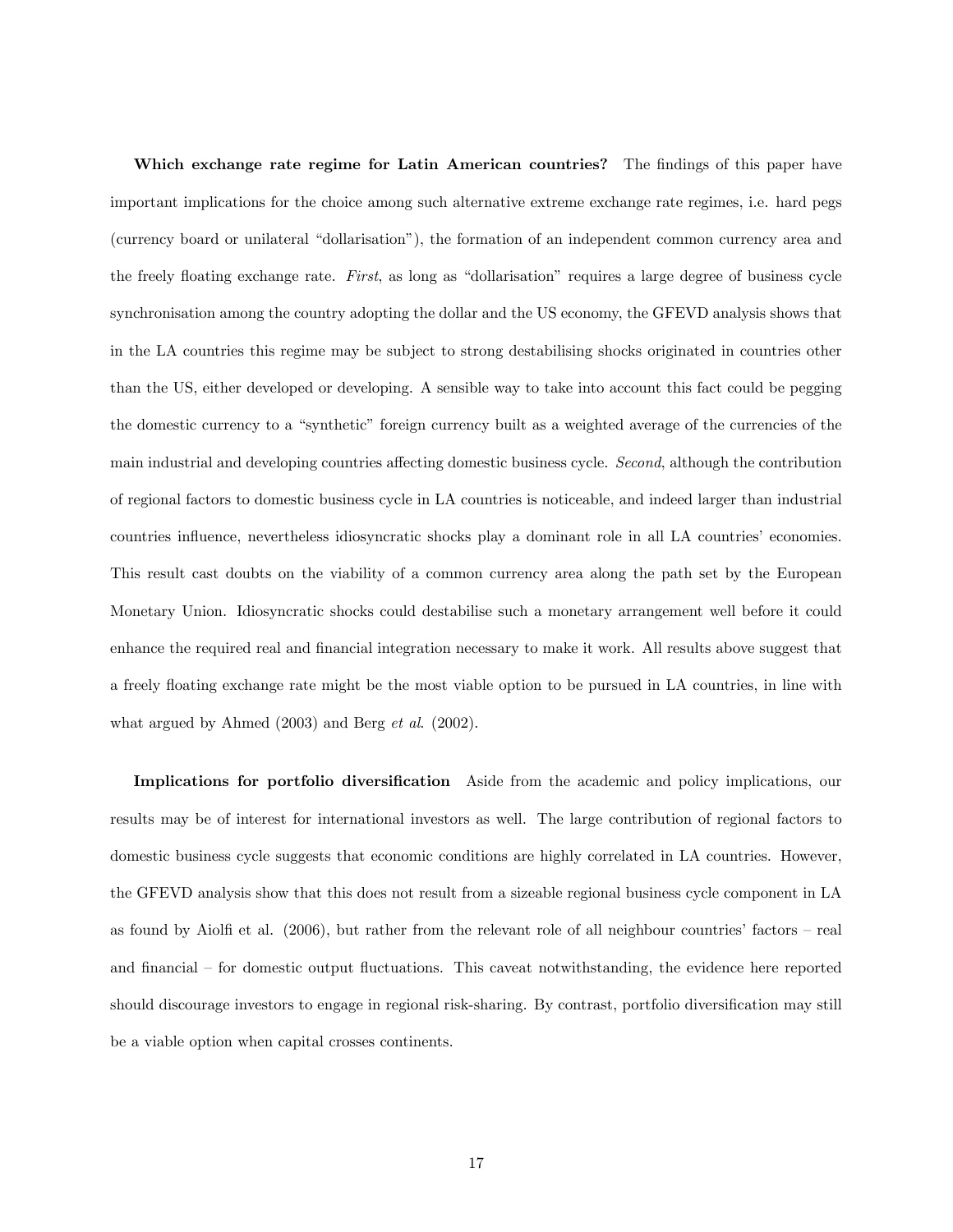## 5 Conclusion

Over recent years, the increasing international economic integration driven by the liberalisation of current and capital accounts has stimulated a growing number of studies on the causative determinants of macroeconomic fluctuations in emerging markets. The vast majority of existing contributions implicitly assume that US are the main origin country of external shocks. In this paper we have demonstrated that this is not the case, at least not in LA countries.

To quantify the relative contribution of domestic, regional and international shocks in explaining domestic output fluctuations, quarterly data over the period 1980:1-2003:4 was used and a multi-variate time series model was estimated to include six key LA countries (Argentina, Bolivia, Brazil, Chile, Mexico and Peru) as well as three major industrial economies (the US, Euro Area and Japan). The main findings can be summarised as follows. Domestic and regional factors account for the main share of output variability at all horizons, while the proportion explained by industrial countries factors is modest. All in all, assessing the relevant contribution of shocks originating in other neighbour countries and in countries/regions other than the US will provide a better understanding of the actual geographical origin of external drivers of output variability in LA countries.

From a macro-econometric research perspective, our findings suggest that presuming the US are the main source of external shocks can lead to misleading results. Other industrial countries and, especially, neighbour developing countries are largely influential on LA domestic economic conditions. Furthermore, admitting both real and financial channels of transmission of shocks across economies helps to avoid overestimating the effects exerted by individual variables (for instance GDP) in explaining output fluctuation in LA countries. This result, in turn, should inform the choice of a reference currency when adopting a fixed exchange rate arrangement. "Dollarisation" does not appear an obvious option. Analogously, the formation of a common currency area in LA may be subject to excessively large destabilising shocks before the region economy is homogenous enough to make the arrangement work. In a nutshell, freely floating exchange rates remain a sensible option. On a more practical level, investors willing to diversify their portfolios' risk could benefit from broadening their international composition, while concentration of asset acquisition in the same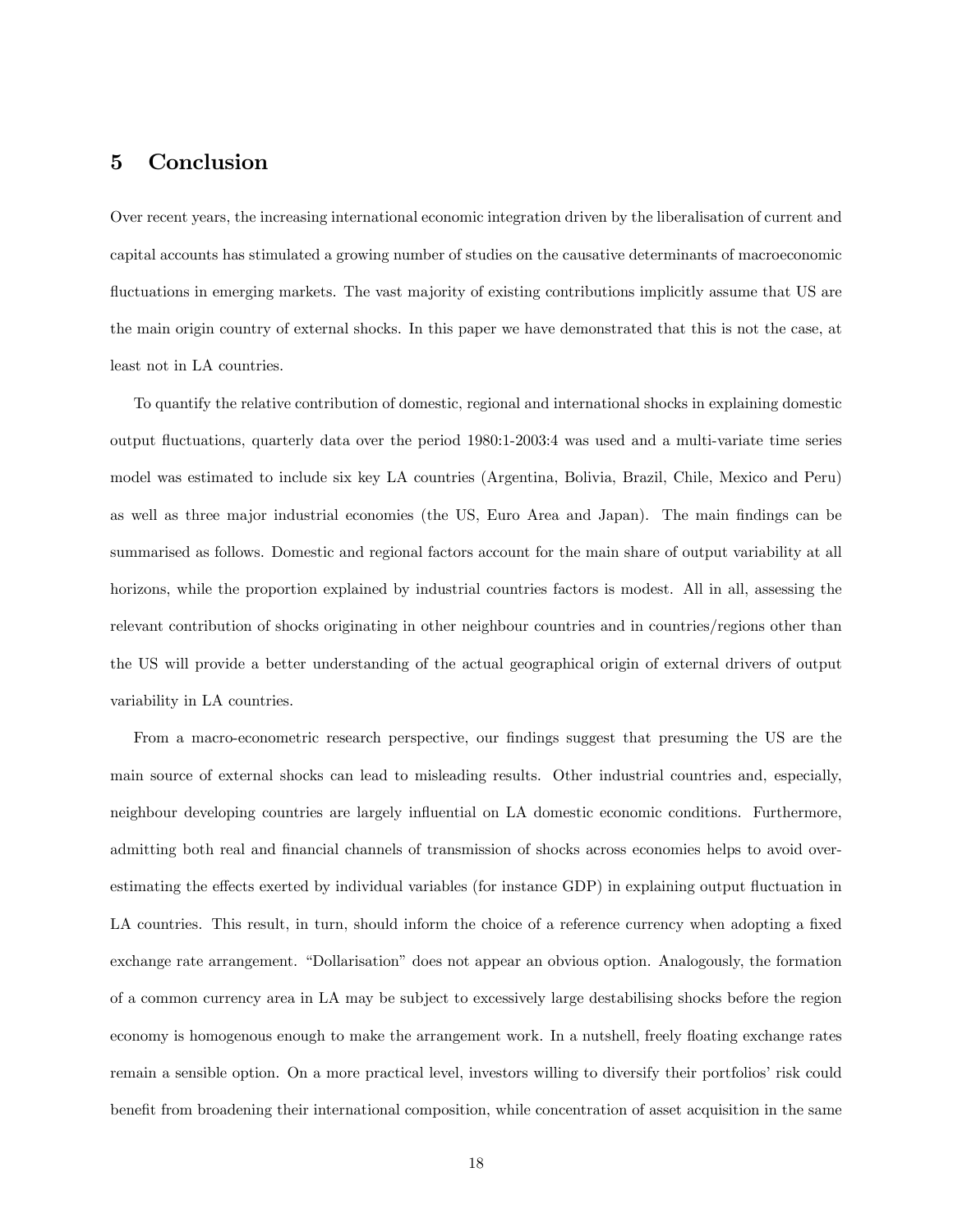region appears inadequate given the large contribution of neighbouring countries' factors to domestic output fluctuations.

## 6 Appendix

#### 6.1 Data sources

Net Foreign Assets  $(NFA)$  The NFA series is obtained for each country as the sum, period-by-period, of foreign assets and liabilities given by the following quarterly time series taken from the IFS database: DIA (Direct Investment Abroad - code 78... BDDZF), PIA (Portfolio Investment Assets - code 78... BFDZF), OIA (Other Investment Assets - code 78... BHDZF), DIL (Direct Investment Liabilities - code 78... BEDZF), PIL (Portfolio Investment Liabilities - code 78...BGDZF), and OIL (Other Investment Liabilities - code 78...BIDZF). Therefore:  $NFA = DIA + PIA + OIA - DIL - PIL - OIL$ .

**Population** (POP) The source is the IFS database. The code is 99Z..ZF.... Available annual data are interpolated linearly.

**Nominal Output**  $(YNC)$  The series is the volume of GDP in billions of national currency. It is taken from IFS for all countries except for Brazil. The code is 99B./CZF.... The series for Brazil is obtained from IPEADATA.

**Output**  $(YCC)$  The source for all countries, except Brazil, is the IFS database. The code is ..99BVP/RZF.. (2000=100). The quarterly data for Argentinaís GDP volume index are only available from 1993:1; the series is extended backward using the rates of growth of the GDP index series provided by Oxford Economic Forecasting. The GDP index of Brazil is obtained by deflating (with the CPI) the GDP volume in billions of national currency provided by IPEADATA.

**Price index**  $(CPI)$  The source is the IFS' Consumer Prices Index (CPI), which code is 64... $ZF$ ...  $(2000=100)$ .

Exchange rates (NER) The source is the IFS' series of National Currency per US Dollar, with code .RF.ZF... except fo Mexico for which the series ..WF.ZF... is used.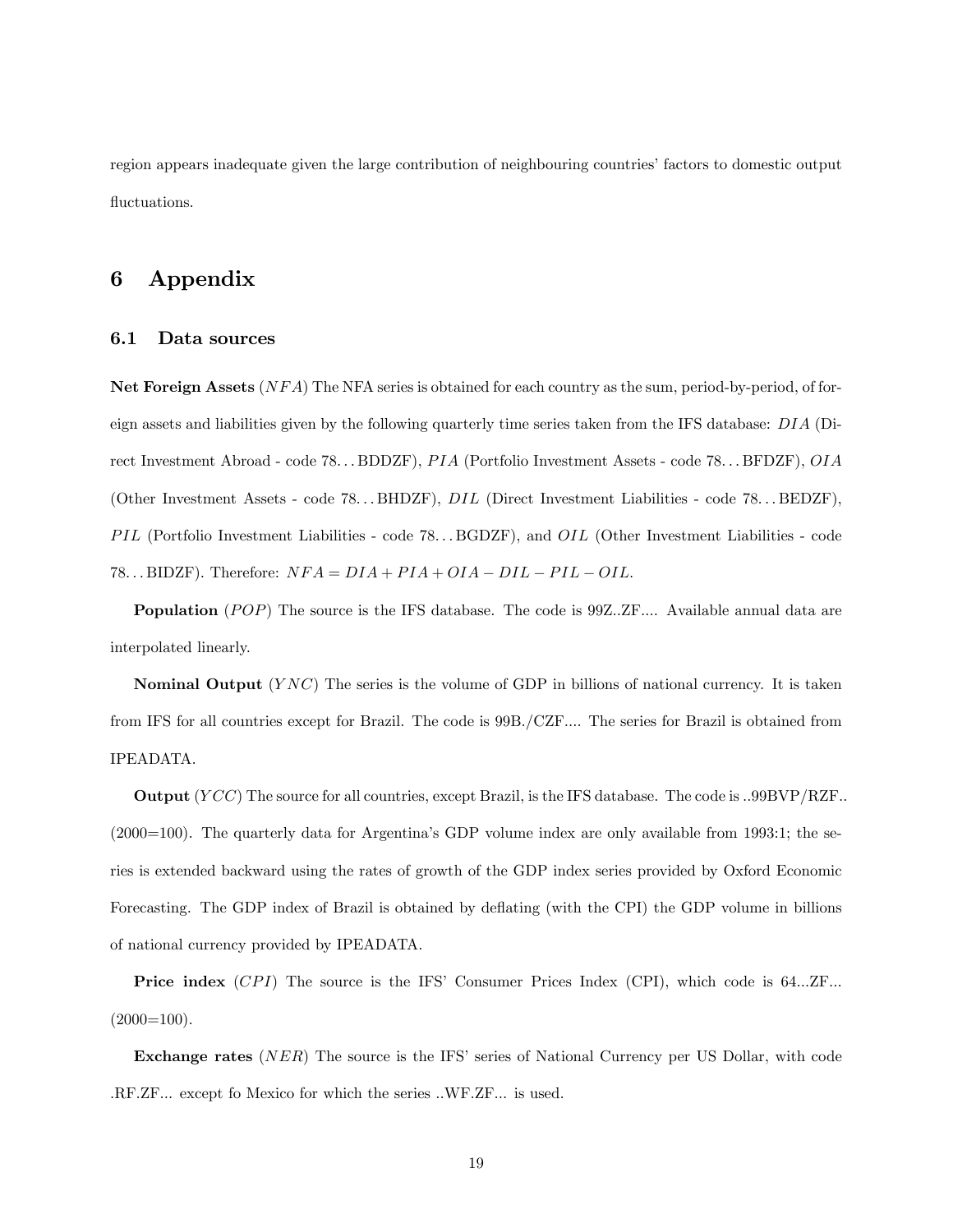**Nominal short-term interest rates**  $(SR)$  The series is the Money Market Rate or equivalent (code 60B..ZF...) from the IFS.

Oil price  $(OIL)$  The series is the price of Brent from IFS, with code 11276AAZZF....

#### 6.2 Variables construction

The Euro Area variables are constructed as weighted averages of the corresponding series of Austria, Belgium, Finland, France, Germany, Greece, Ireland, Italy, Netherlands, Portugal, and Spain. The weights are each countryís mean shares of the Euro Areaís real GDP in PPP over the period 1995-2000. The real GDP in PPP series are obtained from the World Bank's World Development Indicators 2002.

Following Pesaran et al.  $(2004a)$ , the variables used in the estimation of each country/region-specific VEC model are constructed from the series above as follows:

 $y = \ln[100 \cdot (YCC/POP) / POP_{2000}];$  $sr = 0.25 \cdot \ln(1 + SR/100) - \ln(CPI_{+1}/CPI);$  $q = \ln(100 \cdot NER/NER_{2000}) - \ln(CPI);$  $nfa = NFA/(YNC/NER);$  $y_i^* = \sum_{j=0}^{N-1} w_{ij} y_j;$  $sr_i^* = \sum_{j=0}^{N-1} w_{ij}sr_j;$  $oil = \ln(100 \cdot OIL/CPI_{2000}).$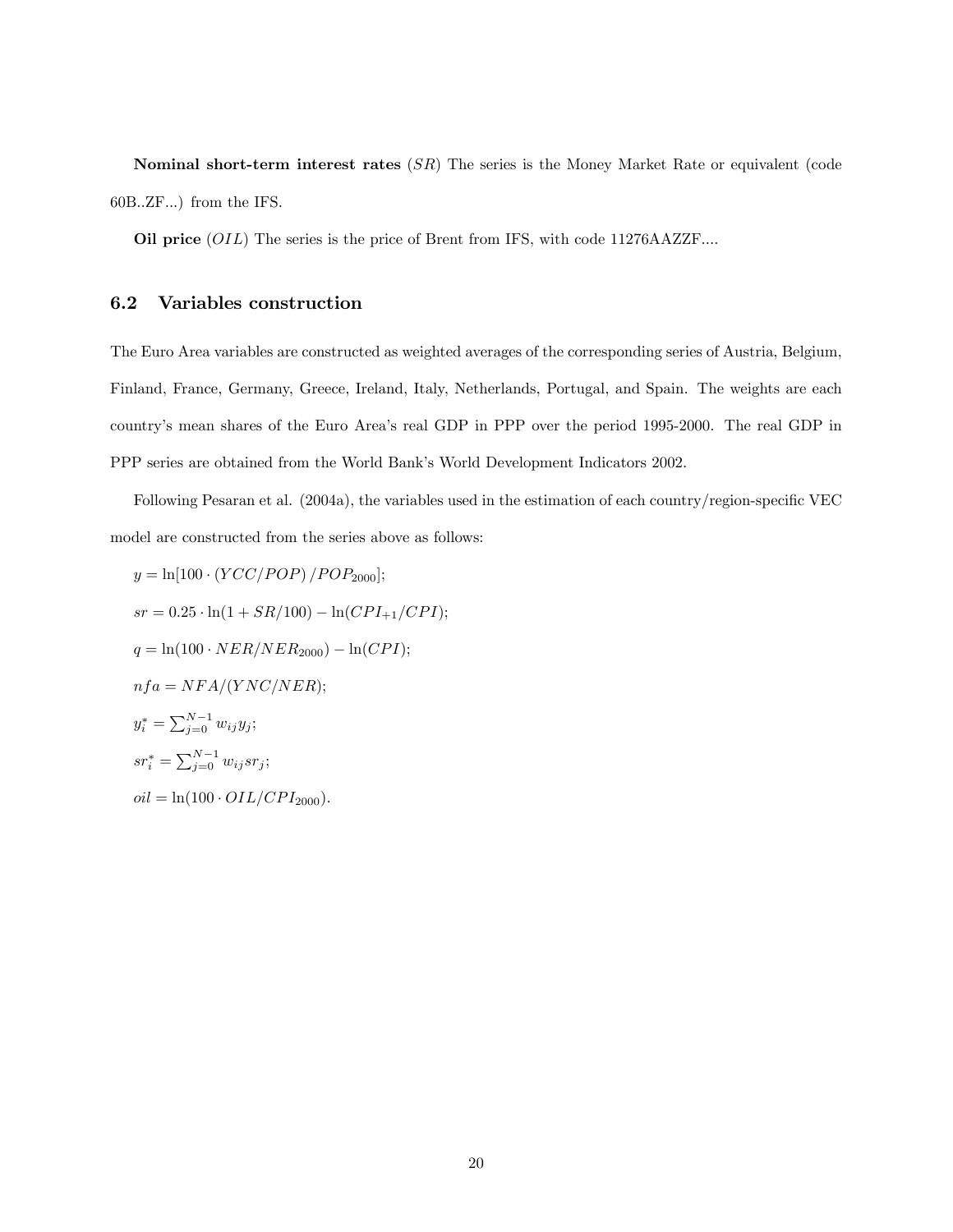## References

- [1] Agenor, P. R., C. J. McDermott, and E. S. Prasad (2000) "Macroeconomic Fluctuations in Developing Countries: Some Stylized Factsî World Bank Economic Review, 14, 251-285.
- [2] Ahmed, S. (2003) "Sources of Economic Fluctuations in Latin America and Implications for Choice of Exchange Rate Regime", Journal of Development Economics, 72, 181-202.
- [3] Aiolfi, M., L. Catão, and A. Timmermann (2006) "Common Factors in Latin America's Business Cycles". IMF Working Paper, 06/49.
- [4] Artis, M. J. (2003) "Reflections on the Optimal Currency Area (OCA) Criteria in the Light of EMU", International Journal of Finance and Economics, 8, 297-307.
- [5] Baltagi, B. H. (2004) "Comment", Journal of Business Economics and Statistics, 2, 163-164.
- [6] Banerjee, A., M. Marcellino, and C. Osbat (2004) "Some Cautions on the Use of Panel Methods for Integrated Series of Macro-economic Dataî, Econometrics Journal, 7, 322-340.
- [7] Berg, A., E. Borensztein, and P. Mauro (2002) "An Evaluation of Monetary Policy Regime Options for Latin Americaî, North American Journal of Economics and Finance, 13, 213-235.
- [8] Boschi, M. (2007) "Foreign Capital in Latin America: A Long-run Structural Global VAR Perspective", University of Essex, Department of Economics Discussion Paper, n. 647.
- [9] Canova, F. (2005) "The Transmission of US Shocks to Latin America", Journal of Applied Econometrics, 20, 229-251.
- [10] Dees, S., F. di Mauro, M. H. Pesaran, and L. V. Smith (2007a) "Exploring the International Linkages of the Euro Area: A Global VAR Analysis", Journal of Applied Econometrics, 22, 1-38.
- [11] Dees, S., S. Holly, M. H. Pesaran, and L. V. Smith (2007b) "Long run Macroeconomic Relations in the Global Economy", Economics - The Open-Access, Open-Assessment E-Journal, 2007-3.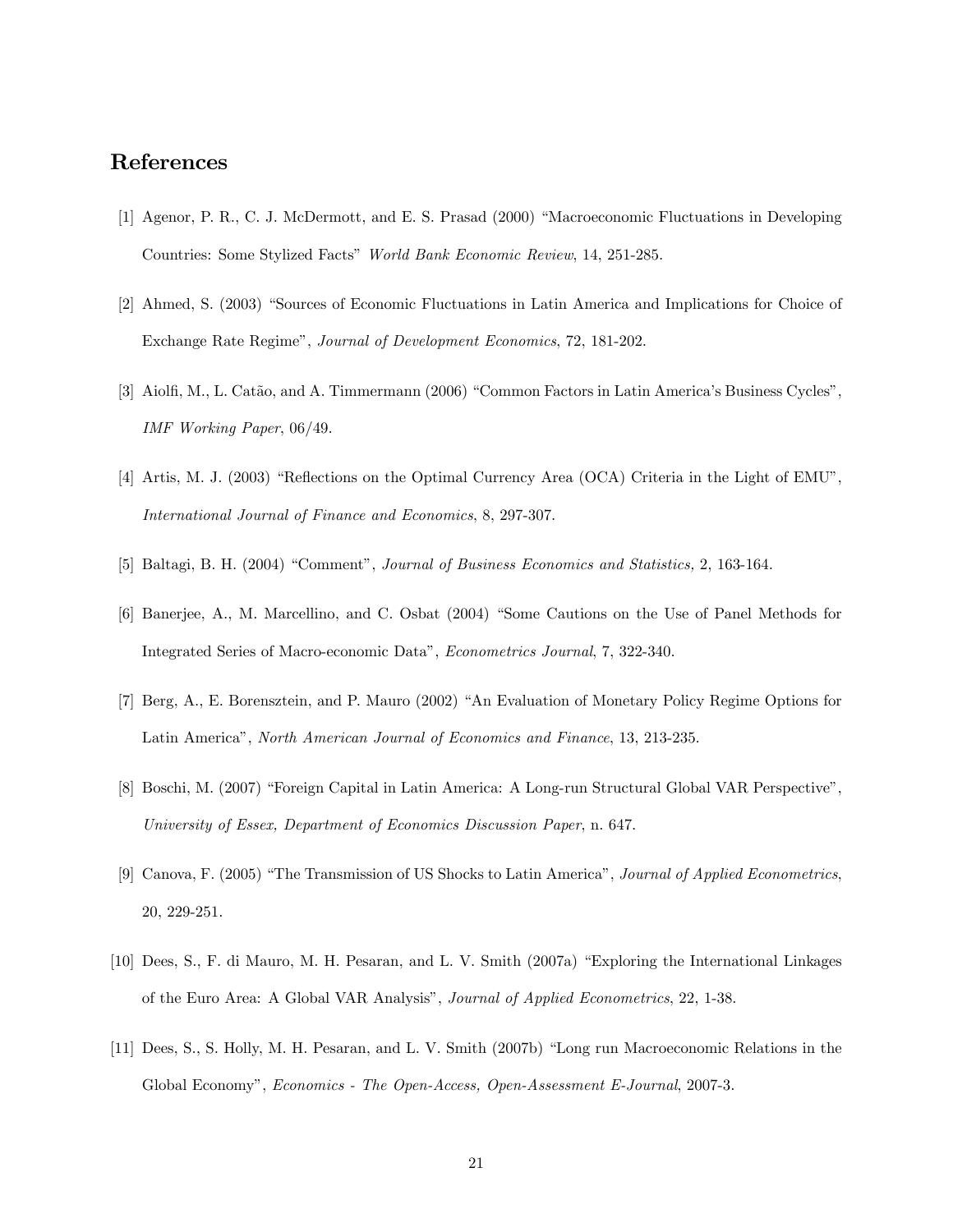- [12] Edwards, S. (2002) "The Great Exchange Rate Debate after Argentina", North American Journal of Economics and Finance, 13, 237-252.
- [13] Girardi, A. and P. Paesani (2008) "The Transfer Problem in the Euro Area: A Cointegration Analysis", Open Economies Review, forthcoming.
- [14] HM Treasury (2003) "Analysis of European and UK Business Cycles and Shocks", available at www.hmtrasury.gov.uk.
- [15] Hoffmaister, A. W. and J. F. Roldos (1997) "Are Business Cycles Different in Asia and Latin America?" IMF Working Paper, n. 97/9.
- [16] Johansen, S. (1992) "Determination of the Cointegration Rank in the Presence of a Linear Trend", Oxford Bullettin of Economics and Statistics, 54, 383-397.
- [17] Koop, G., M. H. Pesaran, and S. M. Potter (1996) "Impulse Response Analysis in Nonlinear Multivariate Modelsî, Journal of Econometrics, 74, 119-147.
- [18] Kose, M. A., C. Otrok, and E. Prasad (2008) "Global Business Cycles: Convergence or Decoupling?", IZA Discussion Papers, n. 3442.
- [19] Kose, M. A., C. Otrok, and C. Whiteman (2003) "International Business Cycles: World, Region, and Country Specific Factors", American Economic Review, 93, 1216-1239.
- [20] Lane, P. R. and G. M. Milesi-Ferretti (2004) "The transfer problem revisited: Net foreign assets and real exchange rates", Review of Economics and Statistics, 86, 841-857.
- [21] Lanne, M., H. Lütkepohl, and P. Saikkonen (2002) "Comparison of Unit Root Tests for Time Series with Level Shifts", *Journal of Time Series Analysis*, 23, 667-685.
- [22] Lanne, M., H. Lütkepohl, and P. Saikkonen (2003) "Test Procedures for Unit Roots in Time Series with Level Shifts at Unknown Time", Oxford Bulletin of Economics and Statistics, 65, 91-155.
- [23] Lütkepohl, H. (2006) New Introduction to Multiple Time Series Analysis, Springer Verlag, Berlin.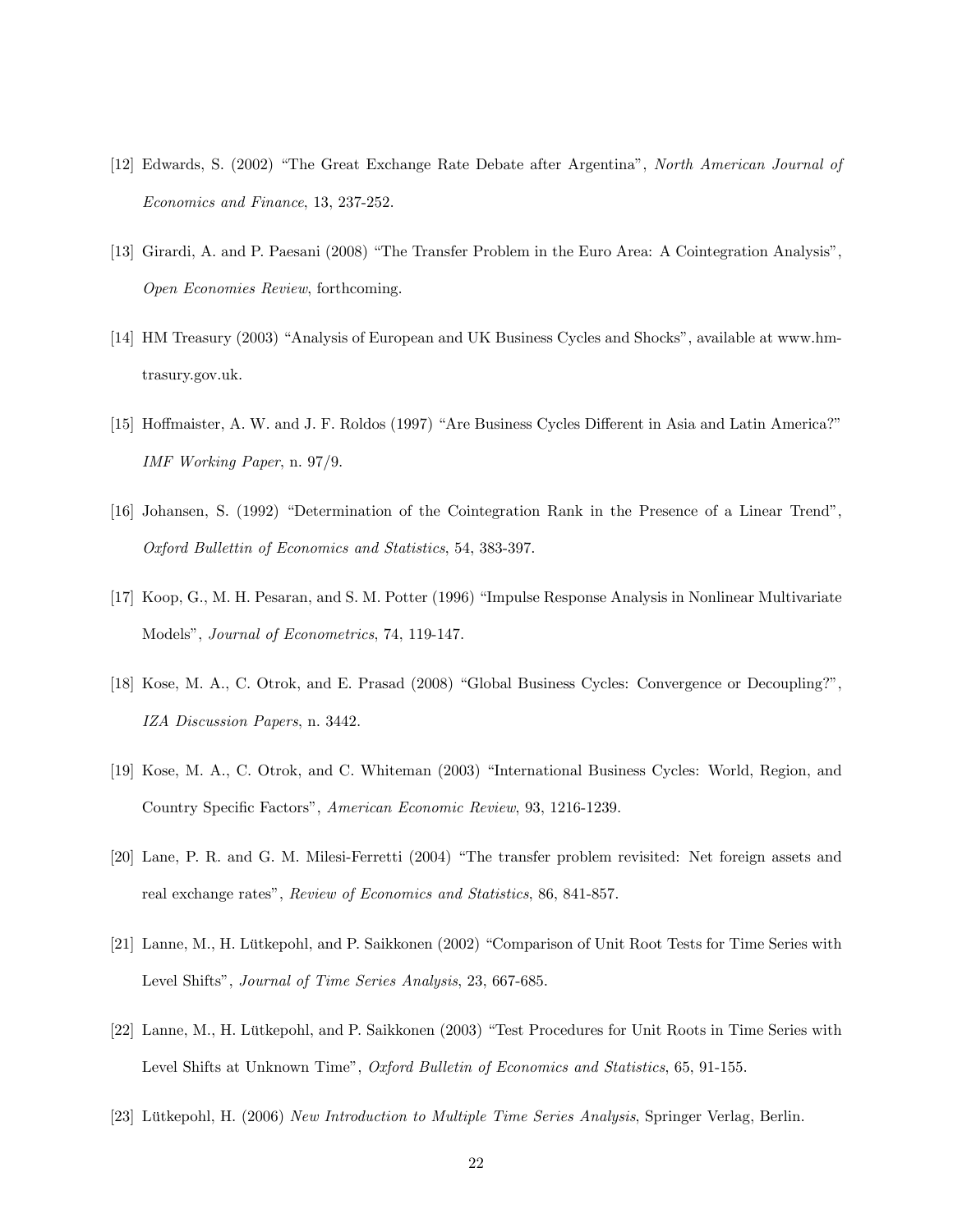- [24] McKinnon, R. I. (1963) "Optimum Currency Areas", American Economic Review, 53, 717-725.
- [25] Mundell, R. A. (1961) "A Theory of Optimum Currency Areas", American Economic Review, 51, 657-665.
- [26] Ng, S. and P. Perron (2001) "Lag Lenght Selection and the Construction of Unit Root Tests with Good Size and Power", *Econometrica*, 69, 1519-1554.
- [27] Pesaran, M. H., T. Schuermann, and S. M. Weiner (2004a) "Modelling Regional Interdependencies using a Global Error-Correcting Macroeconometric Model", Journal of Business Economics and Statistics, 2, 126-162.
- [28] Pesaran, M. H., T. Schuermann, and S. M. Weiner (2004b) "Rejoinder to Comments on Modelling Regional Interdependencies using a Global Error-Correcting Macro-econometric Modelî, Journal of Business Economics and Statistics, 2, 175-181.
- [29] Pesaran, M. H. and Y. Shin (1998) "Generalised Impulse Response Analysis in Linear Multivariate Models", Economics Letters, 58, 17-29.
- [30] Saikkonen, P. and H. Lutkepohl (2002) "Testing for a Unit Root in a Time Series with a Level Shift at Unknown Time", Econometric Theory, 18, 313-348.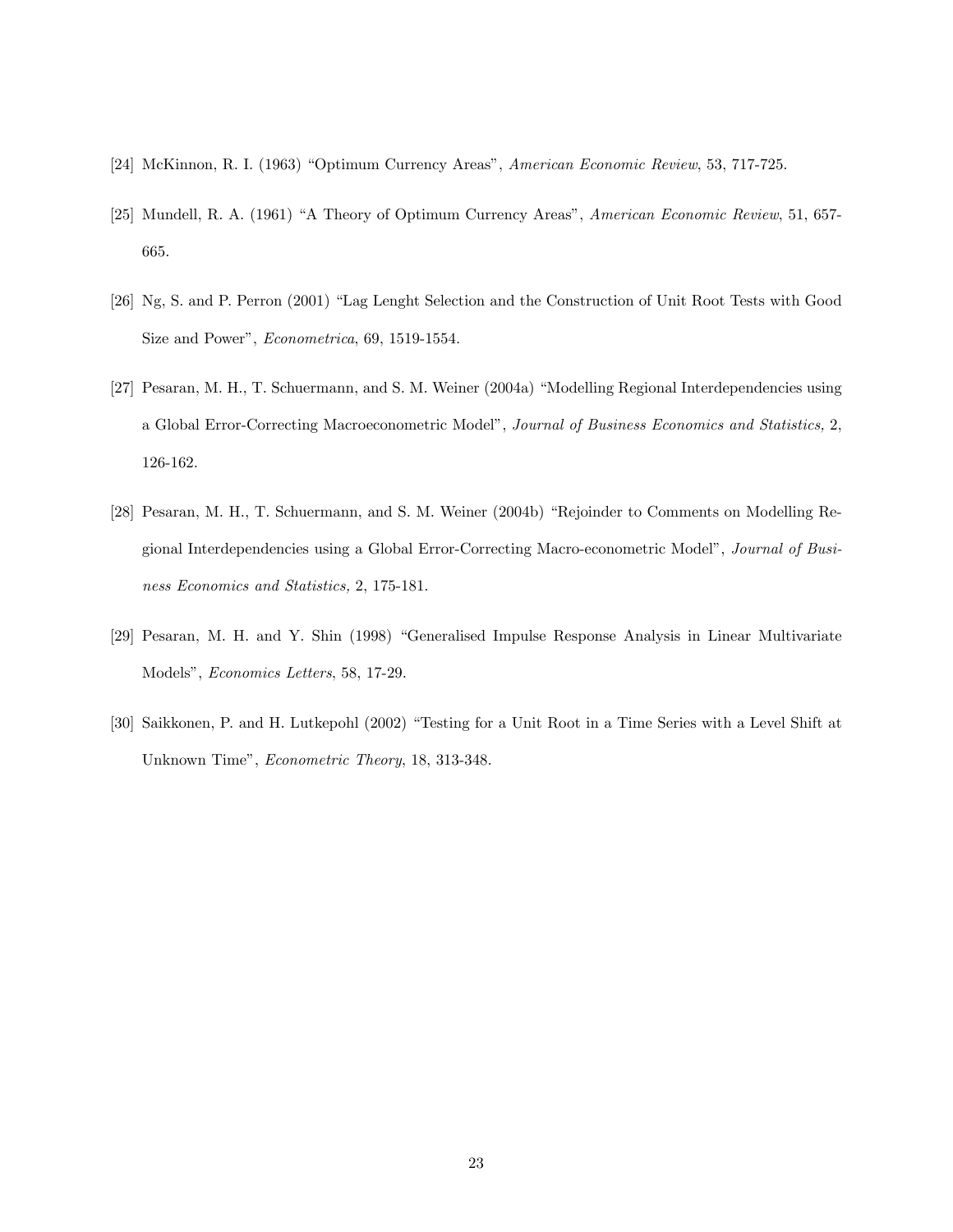|                | Argentina | <b>Bolivia</b> | <b>Brazil</b> | <b>Chile</b> | <b>Mexico</b> | Peru     | Euro Area | Japan | US    |
|----------------|-----------|----------------|---------------|--------------|---------------|----------|-----------|-------|-------|
| Argentina      | 0         | 0.158          | 0.178         | 0.126        | 0.003         | 0.033    | 0.026     | 0.004 | 0.012 |
| <b>Bolivia</b> | 0.011     | 0              | 0.008         | 0.010        | 0.000         | 0.023    | 0.001     | 0.000 | 0.001 |
| <b>Brazil</b>  | 0.358     | 0.149          | 0             | 0.094        | 0.009         | 0.064    | 0.067     | 0.020 | 0.041 |
| <b>Chile</b>   | 0.075     | 0.077          | 0.029         | 0            | 0.006         | 0.080    | 0.015     | 0.012 | 0.011 |
| <b>Mexico</b>  | 0.025     | 0.020          | 0.028         | 0.054        | 0             | 0.041    | 0.031     | 0.020 | 0.283 |
| Peru           | 0.010     | 0.093          | 0.008         | 0.026        | 0.002         | $\Omega$ | 0.005     | 0.002 | 0.006 |
| Euro Area      | 0.273     | 0.077          | 0.334         | 0.248        | 0.060         | 0.219    | 0         | 0.272 | 0.342 |
| Japan          | 0.042     | 0.091          | 0.081         | 0.149        | 0.027         | 0.083    | 0.224     | 0     | 0.305 |
| US             | 0.207     | 0.335          | 0.334         | 0.293        | 0.894         | 0.458    | 0.631     | 0.670 |       |

Table 1: Trade weights

*Notes: Trade weights, computed as shares of exports and imports in 1995-2001, are displayed in column by country/region. Each column, but not row, sums to one. Source: Direction of Trade Statistics Yearbook, IMF, 2002.*

|              | Panel [A]. AIC order selection |                |               |              |               |         |           |          |           |  |  |
|--------------|--------------------------------|----------------|---------------|--------------|---------------|---------|-----------|----------|-----------|--|--|
|              | Argentina                      | <b>Bolivia</b> | <b>Brazil</b> | <b>Chile</b> | <b>Mexico</b> | Peru    | Euro Area | Japan    | <b>US</b> |  |  |
| У            | $-1.92$                        | $-1.33$        | $-1.74$       | $-2.57$      | $-2.28$       | $-1.67$ | $-3.25$   | $-1.49$  | $-2.84$   |  |  |
| $\Delta y$   | $-3.90$                        | $-2.87$        | $-9.44$       | $-5.22$      | $-4.86$       | $-6.53$ | $-2.30$   | $-3.24$  | $-4.80$   |  |  |
| sr           | $-1.69$                        | $-2.28$        | $-4.13$       | $-2.18$      | $-2.68$       | $-0.90$ | $-2.38$   | $-1.20$  | $-2.27$   |  |  |
| $\Delta$ sr  | $-8.05$                        | $-5.14$        | $-7.61$       | $-3.62$      | $-8.89$       | $-4.59$ | $-5.33$   | $-7.85$  | $-4.27$   |  |  |
| q            | $-2.65$                        | $-1.19$        | $-1.97$       | $-1.53$      | $-3.70$       | $-1.66$ | $-2.98$   | $-2.30$  | $-2.70$   |  |  |
| $\Delta q$   | $-4.54$                        | $-6.90$        | $-8.35$       | $-4.32$      | $-4.33$       | $-4.94$ | $-6.55$   | $-4.19$  | $-3.40$   |  |  |
| nfa          | $-1.86$                        | $-2.71$        | $-1.06$       | $-4.41$      | $-3.03$       | $-3.90$ | $-5.14$   | $-1.20$  | $-3.04$   |  |  |
| $\Delta$ nfa | $-7.82$                        | $-2.67$        | $-4.88$       | $-2.96$      | $-5.02$       | $-5.24$ | $-3.45$   | $-5.60$  | $-3.18$   |  |  |
| y*           | $-2.12$                        | $-2.80$        | $-2.05$       | $-3.64$      | $-2.92$       | $-3.19$ | $-3.49$   | $-4.32$  | $-2.65$   |  |  |
| $\Delta y^*$ | $-9.30$                        | $-8.02$        | $-5.44$       | $-4.76$      | $-4.74$       | $-4.91$ | $-3.70$   | $-4.96$  | $-5.42$   |  |  |
| $sr^*$       | $-2.04$                        | $-2.79$        | $-6.02$       | $-7.78$      | $-2.62$       | $-3.84$ | $-3.27$   | $-3.53$  | $-2.53$   |  |  |
| $\Delta$ sr* | $-2.70$                        | $-2.96$        | $-4.98$       | $-7.55$      | $-6.32$       | $-7.41$ | $-4.61$   | $-12.42$ | $-6.57$   |  |  |
| oil          |                                |                |               |              |               |         |           |          | $-1.85$   |  |  |
| $\Delta$ oil |                                |                |               |              |               |         |           |          | $-5.87$   |  |  |

Table 2: ADF unit root test statistics

#### Panel [B]. Modified AIC order selection

|              | Argentina | <b>Bolivia</b> | <b>Brazil</b> | <b>Chile</b> | <b>Mexico</b> | Peru     | <b>Euro Area</b> | Japan    | <b>US</b> |
|--------------|-----------|----------------|---------------|--------------|---------------|----------|------------------|----------|-----------|
| у            | $-1.92$   | $-1.33$        | $-1.74$       | $-2.57$      | $-2.28$       | $-1.67$  | $-1.96$          | $-1.49$  | $-2.88$   |
| $\Delta y$   | $-4.54$   | $-2.79$        | $-2.59$       | $-3.24$      | $-4.02$       | $-2.56$  | $-2.76$          | $-3.24$  | $-4.39$   |
| sr           | $-1.69$   | $-2.32$        | $-3.39$       | $-1.25$      | $-2.68$       | $-0.90$  | $-1.87$          | $-1.20$  | $-0.85$   |
| $\Delta$ sr  | $-16.65$  | $-11.40$       | $-7.74$       | $-5.30$      | $-5.71$       | $-5.20$  | $-14.66$         | $-18.48$ | $-12.48$  |
| q            | $-2.65$   | $-1.19$        | $-1.48$       | $-1.76$      | $-4.07$       | $-1.58$  | $-2.47$          | $-1.58$  | $-2.31$   |
| $\Delta q$   | $-3.73$   | $-1.98$        | $-6.32$       | $-1.86$      | $-4.59$       | $-3.58$  | $-4.10$          | $-4.19$  | $-2.25$   |
| nfa          | $-1.15$   | $-3.10$        | $-1.06$       | $-2.42$      | $-1.61$       | $-2.31$  | $-3.78$          | $-1.20$  | $-3.19$   |
| $\Delta$ nfa | $-2.34$   | $-1.72$        | $-1.95$       | $-1.61$      | $-4.33$       | $-4.85$  | $-2.37$          | $-4.02$  | $-1.83$   |
| $y^*$        | $-2.12$   | $-1.98$        | $-1.51$       | $-2.25$      | $-2.92$       | $-2.78$  | $-2.24$          | $-3.02$  | $-1.84$   |
| $\Delta y^*$ | $-2.80$   | $-5.03$        | $-3.84$       | $-4.90$      | $-4.02$       | $-5.02$  | $-5.93$          | $-3.22$  | $-4.87$   |
| $sr^*$       | $-1.16$   | $-2.11$        | $-4.64$       | $-1.49$      | $-0.79$       | $-2.61$  | $-2.26$          | 0.08     | $-2.06$   |
| $\Delta$ sr* | $-2.37$   | $-2.57$        | $-19.04$      | $-15.77$     | $-12.60$      | $-13.20$ | $-18.86$         | $-12.42$ | $-4.53$   |
| oil          |           |                |               |              |               |          |                  | ۰        | $-1.85$   |
| $\Delta$ oil |           |                |               |              |               |          |                  |          | $-6.27$   |

*Notes: The ADF statistics are based on univariate AR(p) models in the levels with p chosen according to the modified AIC, with a maximum lag order of 11. The sample period is 1980:1- 2003:4. The regressions for all variables in the levels include an intercept and a linear trend with the exception of interest rates whose underlying regressions include only an intercept. The 95 percent critical value for regressions with trend is -3.46 and for regressions without trend -2.89.*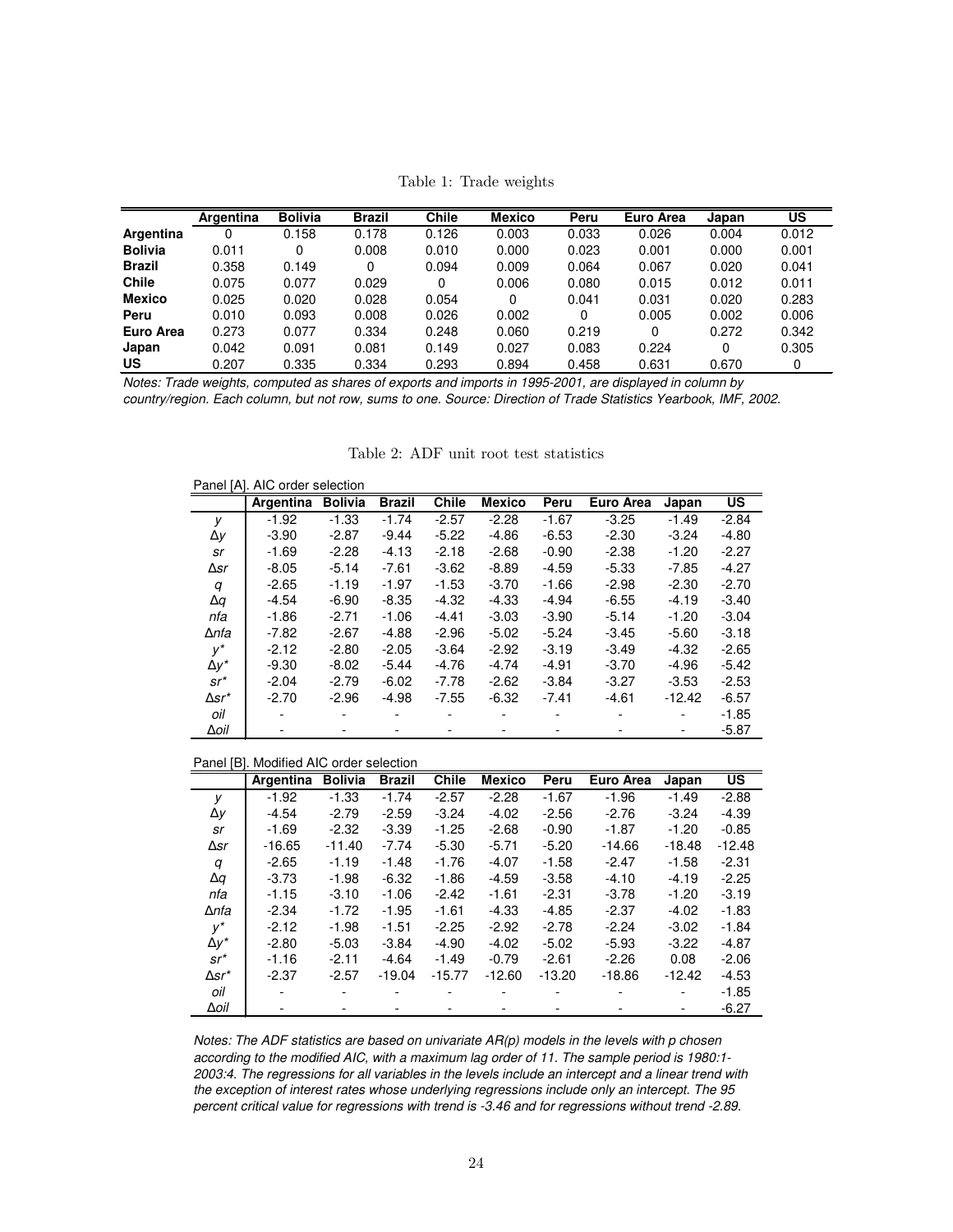Table 3: ADF unit root tests with breaks statistics

| Panel [A]. Level variables |  |  |
|----------------------------|--|--|
|----------------------------|--|--|

|                       | v            | sr                  | q                   | nfa                 | $v^*$       | $sr^*$      | oil        |
|-----------------------|--------------|---------------------|---------------------|---------------------|-------------|-------------|------------|
| Argentina             |              |                     |                     |                     |             |             |            |
| Suggested break date  | 1994 Q2      | 1991 Q2             | 1984 Q2             | 1984 Q4             | 1985 Q1     | 1990 Q3     |            |
| <b>Test statistic</b> | $-2.23$ [8]  | $-3.61$ [3]         | $-1.52$ [2]         | $-1.83$ [3]         | $-1.37$ [0] | $-2.58$ [7] |            |
| <b>Bolivia</b>        |              |                     |                     |                     |             |             |            |
| Suggested break date  | 1985 Q2      | 1991 Q1             | 1984 Q3             | 1988 Q4             | 1994 Q2     | 1994 Q2     |            |
| <b>Test statistic</b> | $-1.04$ [10] | $-1.07$ [7]         | $-1.34$ [2]         | $-3.52$ [10]        | $-2.56$ [1] | $-5.83$ [7] |            |
| <b>Brazil</b>         |              |                     |                     |                     |             |             |            |
| Suggested break date  | 1995 Q1      | 1988 Q4             | 1994 Q4             | 1989 Q2             | 1991 Q2     | 1982 Q2     |            |
| <b>Test statistic</b> | $-1.88$ [0]  | $-1.63$ [1]         | $-2.03$ [5]         | $-2.30$ [5]         | $-1.87$ [9] | $-4.85$ [4] |            |
| Chile                 |              |                     |                     |                     |             |             |            |
| Suggested break date  | 1995 Q1      | 1991 Q <sub>2</sub> | 2003 Q1             | 1987 Q1             | 1985 Q1     | 1990 Q3     |            |
| <b>Test statistic</b> | $-1.11$ [4]  | $-2.56$ [10]        | $-2.29$ [4]         | $-2.02$ [3]         | $-2.70$ [2] | $-2.99$ [0] |            |
| <b>Mexico</b>         |              |                     |                     |                     |             |             |            |
| Suggested break date  | 1982 Q1      | 1988 Q4             | 1982 Q1             | 1982 Q2             | 1982 Q2     | 1986 Q2     |            |
| <b>Test statistic</b> | $-3.43$ [2]  | $-3.79$ [0]         | $-4.19$ [3]         | $-2.84$ [2]         | $-2.43$ [3] | $-2.82$ [2] |            |
| Peru                  |              |                     |                     |                     |             |             |            |
| Suggested break date  | 1992 Q2      | 1984 Q4             | 1991 Q1             | 1989 Q1             | 1984 Q1     | 1990 Q3     |            |
| Test statistic        | $-1.92$ [1]  | $-0.90$ [8]         | $-1.94$ [3]         | $-3.45$ [2]         | $-1.83$ [1] | $-1.80$ [2] |            |
| <b>Euro Area</b>      |              |                     |                     |                     |             |             |            |
| Suggested break date  | 1984 Q2      | 1993 Q <sub>2</sub> | 1991 Q <sub>2</sub> | 1999 Q4             | 1990 Q2     | 2002 Q1     |            |
| <b>Test statistic</b> | $-2.27$ [6]  | $-2.64$ [3]         | $-2.11$ [1]         | $-2.86$ [9]         | $-2.18$ [7] | $-3.34$ [3] |            |
| Japan                 |              |                     |                     |                     |             |             |            |
| Suggested break date  | 2001 Q3      | 1986 Q4             | 1995 Q3             | 2000 Q <sub>2</sub> | 1982 Q1     | 1986 Q4     |            |
| <b>Test statistic</b> | $-1.73$ [3]  | $-1.70$ [4]         | $-2.88$ [3]         | $-1.67$ [4]         | $-2.86$ [3] | $-3.93$ [0] |            |
| US                    |              |                     |                     |                     |             |             |            |
| Suggested break date  | 1981 Q4      | 1986 Q4             | 1988 Q4             | 2000 Q3             | 1995 Q2     | 1991 Q4     | 2000 Q3    |
| Test statistic        | $-2.34$ [2]  | $-3.04$ [2]         | $-2.72$ [7]         | $-2.28$ [9]         | $-2.21$ [2] | $-2.90[4]$  | $-2.33[4]$ |
|                       |              |                     |                     |                     |             |             |            |

*Crit. value at 5% (1%)* -3.03 (-3.55) -2.88 (-3.48) -3.03 (-3.55) -3.03 (-3.55) -3.03 (-3.55) -2.88 (-3.48) -3.03 (-3.55)

Panel [B]. Differenced variables

|                       | Δγ          | $\Delta$ sr  | Δa          | ∆nfa         | $\Delta y^*$ | $\Delta$ sr $^*$ | ∆oil                     |
|-----------------------|-------------|--------------|-------------|--------------|--------------|------------------|--------------------------|
| Argentina             |             |              |             |              |              |                  |                          |
| Suggested break date  | 1991 Q3     | 1992 Q1      | 1988 Q3     | 1985 Q3      | 1991 Q2      | 1991 Q2          |                          |
| Test statistic        | $-2.19$ [7] | $-2.96$ [5]  | $-3.04$ [1] | $-2.50$ [2]  | $-3.37$ [0]  | $-1.54$ [3]      |                          |
| <b>Bolivia</b>        |             |              |             |              |              |                  |                          |
| Suggested break date  | 1984 Q1     | 1984 Q2      | 1983 Q1     | 2003 Q1      | 1994 Q2      | 1993 Q4          | $\overline{\phantom{m}}$ |
| Test statistic        | $-3.42$ [4] | $-2.94$ [6]  | $-3.60$ [0] | $-2.59$ [4]  | $-2.06$ [1]  | $-1.76$ [10]     |                          |
| <b>Brazil</b>         |             |              |             |              |              |                  |                          |
| Suggested break date  | 1991 Q2     | 1989 Q2      | 1990 Q2     | 2003 Q1      | 2002 Q2      | 1988 Q4          |                          |
| Test statistic        | $-3.54$ [0] | $-2.30$ [1]  | $-1.35$ [4] | $-2.59$ [4]  | $-4.06$ [7]  | $-3.11$ [7]      |                          |
| Chile                 |             |              |             |              |              |                  |                          |
| Suggested break date  | 1988 Q3     | 1991 Q1      | 1982 Q2     | 2002 Q4      | 2002 Q2      | 1982 Q3          |                          |
| <b>Test statistic</b> | $-3.37$ [0] | $-1.03$ [10] | $-3.72$ [2] | $-2.97$ [10] | $-3.66$ [7]  | $-6.45$ [4]      |                          |
| Mexico                |             |              |             |              |              |                  |                          |
| Suggested break date  | 1987 Q1     | 1985 Q1      | 1982 Q1     | 1982 Q3      | 1983 Q1      | 1986 Q2          |                          |
| <b>Test statistic</b> | $-4.12$ [1] | $-4.26$ [0]  | $-4.30$ [3] | $-5.75$ [4]  | $-5.79$ [2]  | $-2.68$ [5]      |                          |
| Peru                  |             |              |             |              |              |                  |                          |
| Suggested break date  | 1989 Q2     | 1988 Q3      | 1990 Q2     | 1986 Q1      | 1985 Q3      | 1990 Q1          |                          |
| <b>Test statistic</b> | $-2.47$ [3] | $-1.80$ [7]  | $-1.80$ [2] | $-2.39$ [3]  | $-6.05$ [9]  | $-2.72$ [4]      |                          |
| <b>Euro Area</b>      |             |              |             |              |              |                  |                          |
| Suggested break date  | 1984 Q3     | 1992 Q4      | 1988 Q4     | 1989 Q4      | 1990 Q2      | 1988 Q2          |                          |
| <b>Test statistic</b> | $-3.89$ [3] | $-1.70$ [7]  | $-3.38$ [0] | $-2.80$ [9]  | $-2.75[6]$   | $-3.18$ [3]      |                          |
| Japan                 |             |              |             |              |              |                  |                          |
| Suggested break date  | 2002 Q2     | 1987 Q2      | 1995 Q3     | 2000 Q3      | 1990 Q2      | 1986 Q2          |                          |
| Test statistic        | $-2.50$ [2] | $-2.41$ [3]  | $-1.57$ [3] | $-1.93$ [5]  | $-3.49$ [9]  | $-3.11$ [10]     |                          |
| US                    |             |              |             |              |              |                  |                          |
| Suggested break date  | 1981 Q3     | 1998 Q1      | 1988 Q3     | 1991 Q1      | 1995 Q1      | 1982 Q3          | 1986 Q3                  |
| Test statistic        | $-3.18$ [2] | $-2.29$ [10] | $-2.36$ [3] | $-3.23$ [7]  | $-1.64$ [2]  | $-4.88$ [3]      | $-2.34$ [3]              |

*Crit. value at 5% (1%)* -2.88 (-3.48) -2.88 (-3.48) -2.88 (-3.48) -2.88 (-3.48) -2.88 (-3.48) -2.88 (-3.48) -2.88 (-3.48) *Notes: the regressions for all variables in the levels include an intercept and a linear trend with the exception of interest rates whose underlying regression include only an intercept. For differenced variables the regressions do not include an intercept and a linear trend. The lag order, selected according to the AIC with a maximum lag order of 10, is reported in square brackets.*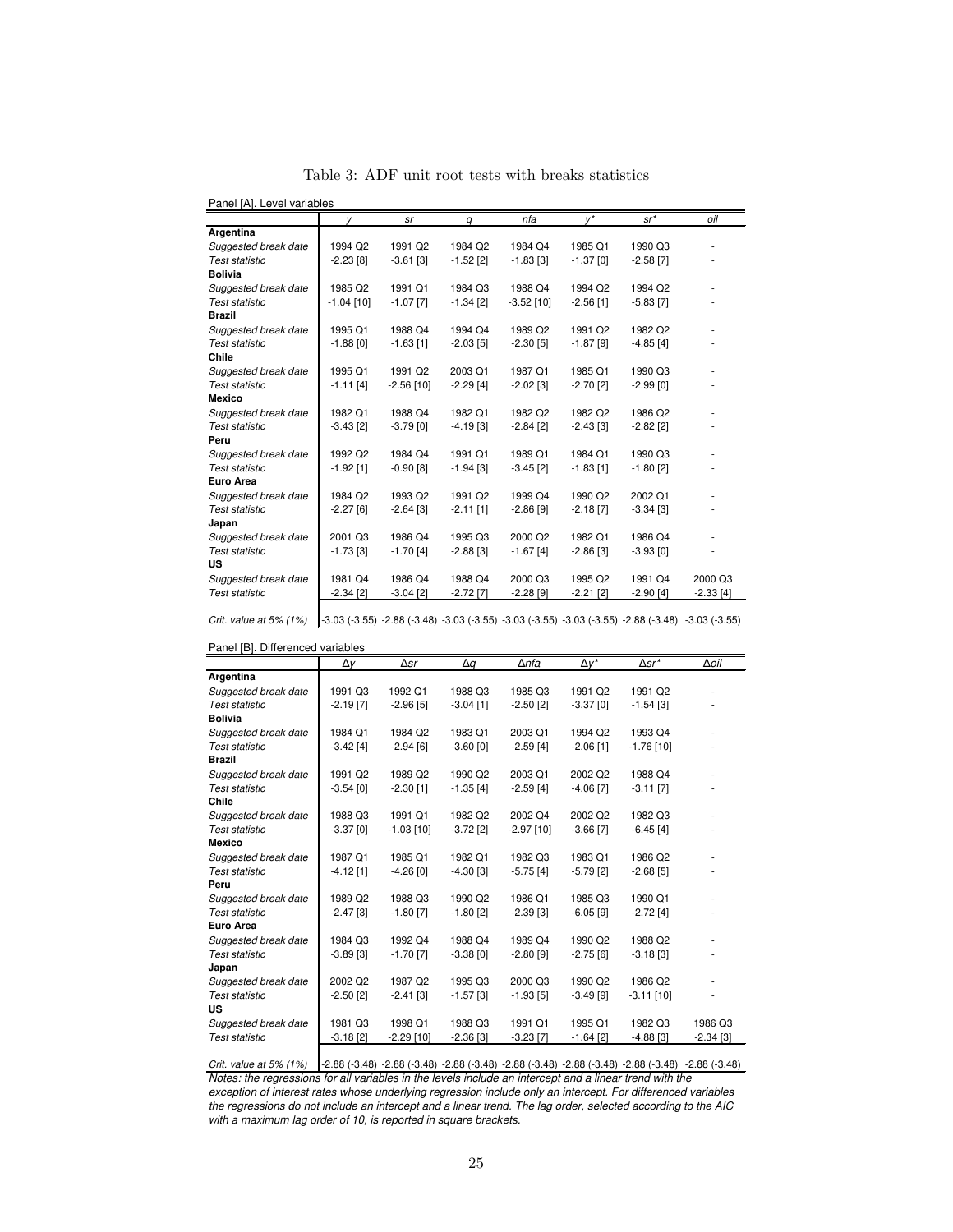Table 4: Test statistics for selecting the lag order of the endogenous (domestic) variables in the VARX\*(pi,qi) model

|                         |            | Argentina    |                 |                  |
|-------------------------|------------|--------------|-----------------|------------------|
| Order (p <sub>i</sub> ) | AIC        | <b>SBC</b>   |                 | Adjusted LR test |
| 4                       | 750.1      | 629.1        |                 |                  |
| 3                       | 760.7      | 659.8        | $\chi$ 2(16) =  | 8.0098[.949]     |
| 2                       | 761.8      | 681.1        | $\chi$ 2(32) =  | 30.0748[.564]    |
| 1                       | 757.3      | 696.7        | $\chi$ 2(48) =  | 60.3741[.108]    |
| 0                       | 354.6      | 314.2        | $\chi$ 2(64) =  | 679.3204[.000]   |
|                         |            | Bolivia      |                 |                  |
| Order (p <sub>i</sub> ) | AIC        | <b>SBC</b>   |                 | Adjusted LR test |
| 4                       | 1108.0     | 987.0        |                 |                  |
| 3                       | 1111.5     | 1010.7       | $\chi$ 2(16) =  | 18.4464[.298]    |
| 2                       | 1118.8     | 1038.1       | $\chi$ 2(32) =  | 31.3951[.497]    |
| 1                       | 1072.1     | 1011.5       | $\chi$ 2(48) =  | 124.1005[.000]   |
| 0                       | 529.1      | 488.8        | $\chi$ 2(64) =  | 950.3084[.000]   |
|                         |            | Brazil       |                 |                  |
| Order (p <sub>i</sub> ) | <b>AIC</b> | <b>SBC</b>   |                 |                  |
|                         |            |              |                 | Adjusted LR test |
| 4                       | 676.7      | 560.7        |                 |                  |
| 3                       | 682.5      | 586.6        | $\chi$ 2(16) =  | 15.3189[.501]    |
| 2                       | 690.2      | 614.6        | $\chi$ 2(32) =  | 27.6889[.685]    |
| 1                       | 694.9      | 639.4        | $\chi$ 2(48) =  | 44.6904[.609]    |
| 0                       | 241.1      | 205.8        | $\chi$ 2(64) =  | 749.4294[.000]   |
|                         |            | Chile        |                 |                  |
| Order (p <sub>i</sub> ) | <b>AIC</b> | SBC          |                 | Adjusted LR test |
| 4                       | 970.4      | 854.4        |                 |                  |
| 3                       | 970.2      | 874.3        | $\chi$ 2(16) =  | 24.3738[.082]    |
| 2                       | 961.1      | 885.5        | $\chi$ 2(32) =  | 61.8960[.001]    |
| 1                       | 942.6      | 887.1        | $\chi$ 2(48) =  | 113.7365[.000]   |
| 0                       | 450.9      | 415.6        | $\chi$ 2(64) =  | 875.3154[.000]   |
|                         |            | Mexico       |                 |                  |
| Order (p <sub>i</sub> ) | AIC        | <b>SBC</b>   |                 | Adjusted LR test |
| 4                       | 979.0      | 868.1        |                 |                  |
| 3                       | 974.1      | 883.3        | $\chi$ 2(16) =  | 31.8997[.010]    |
| 2                       | 973.4      | 902.8        | $\chi$ 2(32) =  | 57.2928[.004]    |
| 1                       | 950.4      | 900.0        | $\chi$ 2(48) =  | 116.5151[.000]   |
| 0                       | 552.1      | 521.9        | $\chi$ 2(64) =  | 747.0024[.000]   |
|                         |            | Peru         |                 |                  |
| Order (p <sub>i</sub> ) | AIC        | <b>SBC</b>   |                 | Adjusted LR test |
| 4                       | 814.2      | 693.1        |                 |                  |
| 3                       | 820.8      | 720.0        | $\chi$ 2(25) =  | 13.8210[.612]    |
| 2                       | 797.7      | 717.0        | $\chi$ 2(50) =  | 71.6619[.000]    |
| 1                       | 800.5      | 740.0        | $\chi$ 2(75) =  | 91.1393[.000]    |
| 0                       | 291.1      | 250.7        | $\chi$ 2(100) = | 867.8986[.000]   |
|                         |            | Euro Area    |                 |                  |
| Order (p <sub>i</sub> ) | AIC        | SBC          |                 | Adjusted LR test |
|                         |            |              |                 |                  |
| 4                       | 1423.5     | 1307.5       |                 |                  |
| 3                       | 1423.4     | 1327.6       | $\chi$ 2(25) =  | 24.1098[.087]    |
| 2                       | 1423.1     | 1347.5       | $\chi$ 2(50) =  | 48.5555[.031]    |
| 1                       | 1408.5     | 1353.1       | $\chi$ 2(75) =  | 94.4301[.000]    |
| 0                       | 846.9      | 811.6        | $\chi$ 2(100) = | 960.8257[.000]   |
|                         |            | <u>Japan</u> |                 |                  |
| Order (p <sub>i</sub> ) | AIC        | <b>SBC</b>   |                 | Adjusted LR test |
| 4                       | 1156.6     | 1040.6       |                 |                  |
| 3                       | 1155.6     | 1059.8       | $\chi$ 2(25) =  | 25.5334[.061]    |
| 2                       | 1164.0     | 1088.3       | $\chi$ 2(50) =  | 37.0023[.249]    |
| 1                       | 1155.6     | 1100.1       | $\chi$ 2(75) =  | 73.5455[.010]    |
| 0                       | 801.8      | 766.5        | $\chi$ 2(100) = | 628.2555[.000]   |
|                         |            | US           |                 |                  |
| Order (p <sub>i</sub> ) | AIC        | SBC          |                 | Adjusted LR test |
| 4                       | 1359.1     | 1253.2       |                 |                  |
| 3                       | 1361.7     | 1275.9       | $\chi$ 2(25) =  | 20.8059[.186]    |
| 2                       | 1367.4     | 1301.9       | $\chi$ 2(50) =  | 36.5831[.264]    |
| 1                       | 1305.6     | 1260.3       | $\chi$ 2(75) =  | 156.6580[.000]   |
|                         |            |              |                 |                  |

0 797.0 771.8  $\chi$ 2(100) = 966.4766[.000] *Notes: statistics in bold indicate the order selected by the relevant criterion/test. Unrestricted VARs are estimated with foreign variables treated as exogenous.*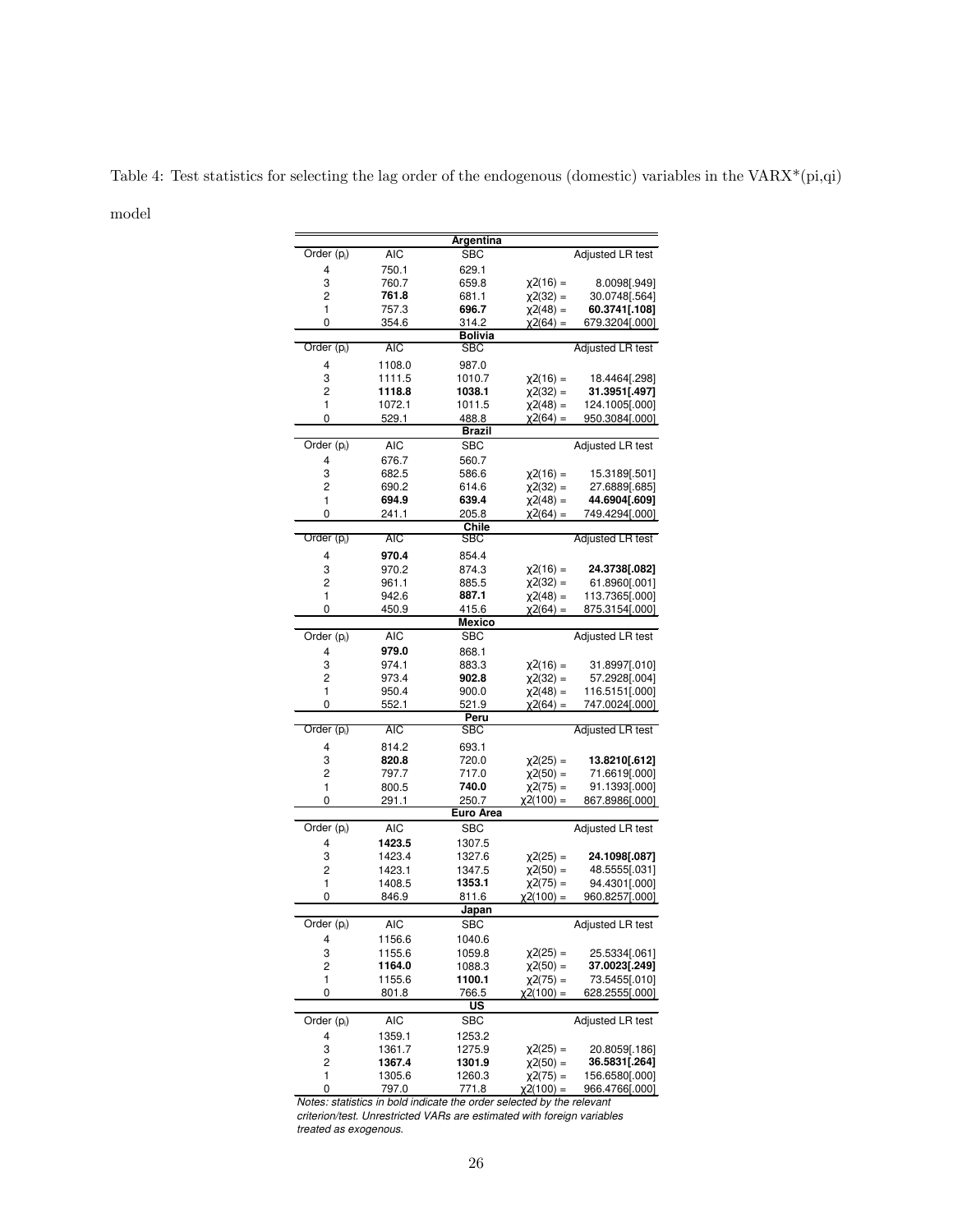|                            | $\Delta y$      | $\Delta$ sr    | $\Delta q$      | ∆nfa            |
|----------------------------|-----------------|----------------|-----------------|-----------------|
| Argentina                  |                 |                |                 |                 |
| Serial Correlation F(4,83) | 1.87 [0.123]    | 2.39 [0.057]   | 2.27 [0.069]    | 1.58 [0.187]    |
| Normality $\chi^2(2)$      | 67.18 [0.000]** | 1.36 [0.506]   | 2.00 [0.369]    | 17.08 [0.000]** |
| Heteroscedasticity F(1,93) | $0.14$ [0.709]  | 5.44 [0.022]*  | 4.47 [0.037]*   | 1.55 [0.217]    |
| <b>Bolivia</b>             |                 |                |                 |                 |
| Serial Correlation F(4,82) | 1.63 [0.174]    | 1.59 [0.184]   | 1.96 [0.108]    | 33.30 [0.000]** |
| Normality $\chi^2$ (2)     | $0.00$ [0.998]  | 0.64 [0.725]   | $0.88$ [0.645]  | 2.02 [0.365]    |
| Heteroscedasticity F(1,93) | 5.36 [0.023]*   | 3.78 [0.055]   | 4.54 [0.036]*   | 2.63 [0.108]    |
| <b>Brazil</b>              |                 |                |                 |                 |
| Serial Correlation F(4,84) | $0.41$ [0.803]  | 1.38 [0.247]   | $0.61$ [0.654]  | 1.84 [0.129]    |
| Normality $\chi^2$ (2)     | 1.48 [0.476]    | 2.36 [0.308]   | $0.64$ [0.725]  | 0.19 [0.911]    |
| Heteroscedasticity F(1,93) | $0.65$ [0.423]  | 4.16 [0.044]*  | 4.51 [0.036]*   | $0.58$ [0.450]  |
| Chile                      |                 |                |                 |                 |
| Serial Correlation F(4,83) | 1.11 [0.357]    | 6.09 [0.000]** | 3.60 [0.009]**  | 1.76 [0.145]    |
| Normality $\chi^2$ (2)     | 1.52 [0.468]    | 0.86 [0.652]   | 2.87 [0.238]    | 1.69 [0.430]    |
| Heteroscedasticity F(1,93) | 3.09 [0.082]    | 0.34 [0.559]   | 0.34 [0.559]    | $0.39$ [0.535]  |
| <b>Mexico</b>              |                 |                |                 |                 |
| Serial Correlation F(4,85) | 4.45 [0.003]**  | 0.79 [0.537]   | $0.73$ [0.575]  | 0.90 [0.469]    |
| Normality $\chi^2$ (2)     | $0.98$ [0.612]  | 1.01 [0.605]   | 35.25 [0.000]** | $0.19$ [0.909]  |
| Heteroscedasticity F(1,93) | 2.06 [0.155]    | 0.19 [0.668]   | $0.20$ [0.658]  | 3.68 [0.058]    |
| Peru                       |                 |                |                 |                 |
| Serial Correlation F(4,83) | $0.75$ [0.559]  | 1.16 [0.336]   | 0.42 [0.795]    | 1.67 [0.164]    |
| Normality $\chi^2$ (2)     | $0.75$ [0.686]  | 1.25 [0.535]   | 2.22 [0.330]    | 1.14 [0.564]    |
| Heteroscedasticity F(1,93) | 1.16 [0.285]    | 1.95 [0.166]   | $0.25$ [0.617]  | 0.79 [0.376]    |
| Euro Area                  |                 |                |                 |                 |
| Serial Correlation F(4,83) | 1.02 [0.401]    | 2.08 [0.091]   | 3.14 [0.019]*   | 1.57 [0.190]    |
| Normality $\chi^2$ (2)     | 3.22 [0.199]    | 2.77 [0.250]   | 2.01 [0.367]    | 3.73 [0.155]    |
| Heteroscedasticity F(1,93) | 2.09 [0.152]    | $0.17$ [0.681] | 2.37 [0.127]    | $0.10$ [0.753]  |
| Japan                      |                 |                |                 |                 |
| Serial Correlation F(4,84) | $0.39$ [0.812]  | $0.82$ [0.514] | 3.00 [0.023]*   | 1.28 [0.284]    |
| Normality $\chi^2$ (2)     | 0.49 [0.782]    | 0.39 [0.824]   | 0.46 [0.794]    | $0.03$ [0.984]  |
| Heteroscedasticity F(1,93) | 7.12 [0.009]**  | 0.90 [0.345]   | 2.05 [0.155]    | 2.68 [0.105]    |
| US                         |                 |                |                 |                 |
| Serial Correlation F(4,83) | 3.55 [0.010]*   | 1.77 [0.142]   | 2.56 [0.045]*   | 16.18 [0.000]** |
| Normality $\chi^2$ (2)     | 5.96 [0.051]    | 1.37 [0.503]   | 1.96 [0.375]    | $0.65$ [0.721]  |
| Heteroscedasticity F(1,93) | 1.26 [0.265]    | 0.29 [0.592]   | 10.30 [0.002]** | $0.03$ [0.867]  |

Table 5: Univariate specification tests statistics

*Notes: the figures in square brackets are probability values associated with test statistics. The symbols "\*" and "\*\*" denote statistical significance at the 5 percent and the 1 percent respectively.*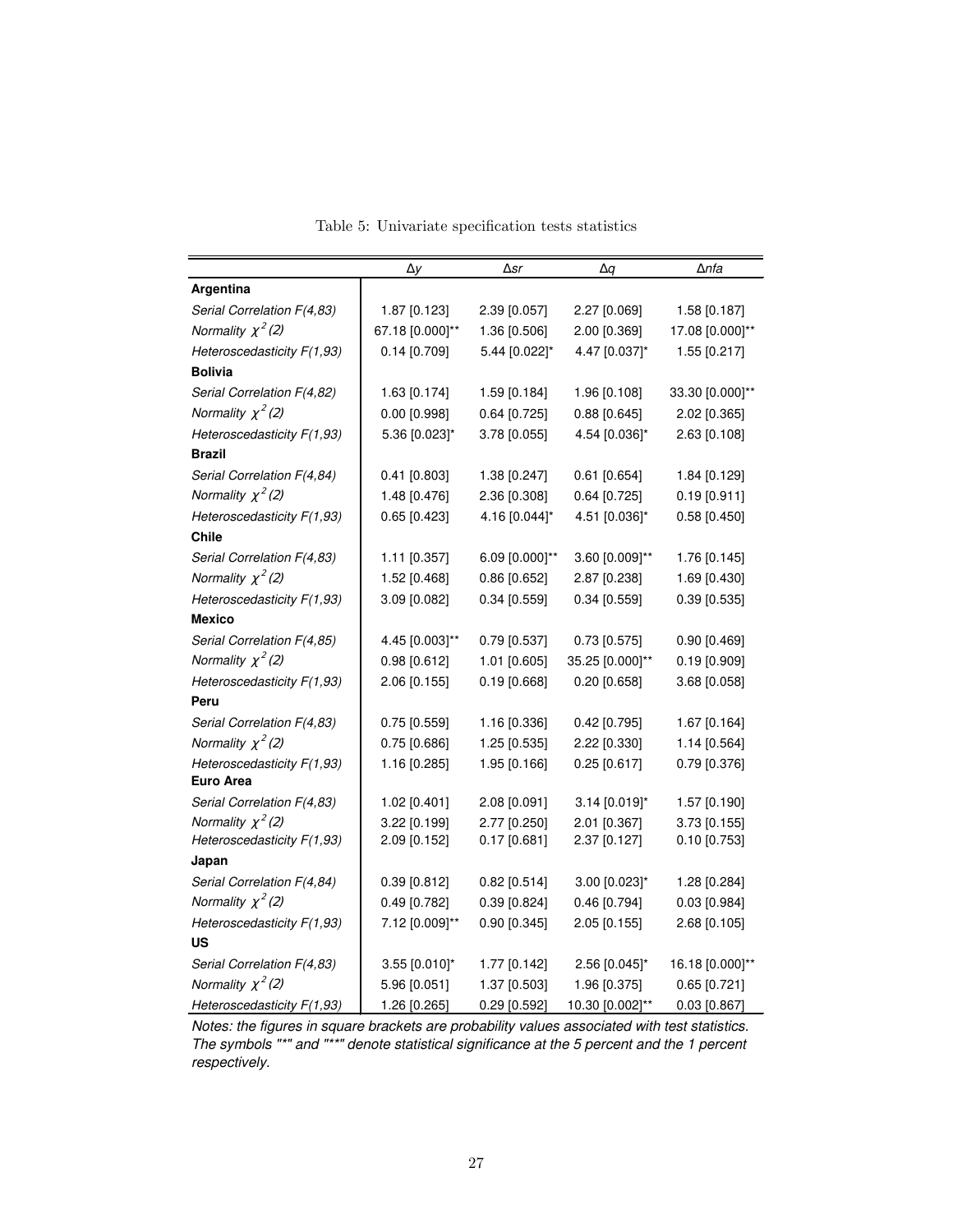| Maximum eigenvalue test |                      |                  |                   |                          |       |       |  |  |  |  |  |
|-------------------------|----------------------|------------------|-------------------|--------------------------|-------|-------|--|--|--|--|--|
| $H_0$                   | $H_1$                | Argentina        | <b>Bolivia</b>    | <b>Brazil</b>            | 95%   | 90%   |  |  |  |  |  |
| $r = 0$                 | $r = 1$              | 277.51           | 111.90            | 85.90                    | 40.98 | 38.04 |  |  |  |  |  |
| $r \leq 1$              | $r = 2$              | 40.01            | 31.34             | 22.60                    | 34.65 | 31.89 |  |  |  |  |  |
| $r \leq 2$              | $r = 3$              | 16.25            | 24.98             | 10.52                    | 27.80 | 25.28 |  |  |  |  |  |
| $r \leq 3$              | $r = 4$              | 4.93             | 12.37             | 3.81                     | 20.47 | 18.19 |  |  |  |  |  |
| $H_0$                   | $H_1$                | Chile            | <b>Mexico</b>     | Peru                     | 95%   | 90%   |  |  |  |  |  |
| $r = 0$                 | $r = 1$              | 147.11           | 91.07             | 94.82                    | 40.98 | 38.04 |  |  |  |  |  |
| $r \leq 1$              | $r = 2$              | 35.62            | 19.69             | 16.64                    | 34.65 | 31.89 |  |  |  |  |  |
| $r \leq 2$              | $r = 3$              | 14.66            | 16.69             | 10.23                    | 27.80 | 25.28 |  |  |  |  |  |
| $r \leq 3$              | $r = 4$              | 9.55             | 6.89              | 7.43                     | 20.47 | 18.19 |  |  |  |  |  |
| $H_0$                   | $\mathbf{\bar{H}}_1$ | <b>Euro Area</b> | Japan             | $\overline{\mathsf{US}}$ | 95%   | 90%   |  |  |  |  |  |
| $r = 0$                 | $r = 1$              | 249.61           | 91.77             | 192.20                   | 40.98 | 38.04 |  |  |  |  |  |
| $r \leq 1$              | $r = 2$              | 76.30            | 24.11             | 50.44                    | 34.65 | 31.89 |  |  |  |  |  |
| $r \leq 2$              | $r = 3$              | 33.93            | 16.93             | 34.16                    | 27.80 | 25.28 |  |  |  |  |  |
| $r \leq 3$              | $r = 4$              | 2.81             | 3.79              | 28.39                    | 20.47 | 18.19 |  |  |  |  |  |
|                         |                      |                  | <b>Trace test</b> |                          |       |       |  |  |  |  |  |
| $H_0$                   | $H_1$                | Argentina        | <b>Bolivia</b>    | <b>Brazil</b>            | 95%   | 90%   |  |  |  |  |  |
| $r = 0$                 | $r = 1$              | 338.70           | 180.60            | 122.84                   | 90.02 | 85.59 |  |  |  |  |  |
| $r \leq 1$              | $r = 2$              | 61.19            | 68.70             | 36.94                    | 63.54 | 59.39 |  |  |  |  |  |
| $r \leq 2$              | $r = 3$              | 21.18            | 37.36             | 14.33                    | 40.37 | 37.07 |  |  |  |  |  |
| $r \leq 3$              | $r = 4$              | 4.93             | 12.37             | 3.81                     | 20.47 | 18.19 |  |  |  |  |  |
| $H_0$                   | $H_1$                | <b>Chile</b>     | <b>Mexico</b>     | Peru                     | 95%   | 90%   |  |  |  |  |  |
| $r = 0$                 | $r = 1$              | 206.94           | 134.33            | 129.12                   | 90.02 | 85.59 |  |  |  |  |  |
| $r \leq 1$              | $r = 2$              | 59.83            | 43.26             | 34.30                    | 63.54 | 59.39 |  |  |  |  |  |
| $r \leq 2$              | $r = 3$              | 24.21            | 23.58             | 17.66                    | 40.37 | 37.07 |  |  |  |  |  |
| $r \leq 3$              | $r \leq 3$           | 9.55             | 6.89              | 7.43                     | 20.47 | 18.19 |  |  |  |  |  |
| $H_0$                   | $H_1$                | <b>Euro Area</b> | Japan             | <b>US</b>                | 95%   | 90%   |  |  |  |  |  |
| $r = 0$                 | $r = 1$              | 362.64           | 136.60            | 305.18                   | 90.02 | 85.59 |  |  |  |  |  |
| $r \leq 1$              | $r = 2$              | 113.03           | 44.83             | 112.98                   | 63.54 | 59.39 |  |  |  |  |  |
| $r \leq 2$              | $r = 3$              | 36.73            | 20.72             | 62.55                    | 40.37 | 37.07 |  |  |  |  |  |
| $r \leq 3$              | $r = 4$              | 2.81             | 3.79              | 28.39                    | 20.47 | 18.19 |  |  |  |  |  |

Table 6: Cointegration rank statistics

*Notes: the last two columns report the critical values at the 95 percent and 90 percent significance level. Statistics in bold indicate acceptance of the null hypothesis at the 5 percent significance level.*

Table 7: Average cross-section correlations of residuals

|     | Argentina | <b>Bolivia</b> | <b>Brazil</b> | Chile     | <b>Mexico</b> | Peru      | <b>Euro Area</b> | Japan     | US        |
|-----|-----------|----------------|---------------|-----------|---------------|-----------|------------------|-----------|-----------|
|     | 0.02      | 0.02           | 0.00          | $-0.03$   | $-0.02$       | 0.00      | $-0.04$          | $-0.02$   | 0.01      |
| у   | [0.17]    | [0.22]         | [0.01]        | $[-0.28]$ | $[-0.19]$     | $[-0.01]$ | $[-0.38]$        | $[-0.24]$ | [0.07]    |
|     | 0.04      | $-0.02$        | 0.01          | 0.00      | 0.03          | 0.00      | 0.01             | 0.03      | 0.00      |
| sr  | [0.37]    | [-0.19]        | [0.13]        | [-0.02]   | [0.30]        | $[-0.01]$ | [0.12]           | [0.30]    | [0.04]    |
|     | 0.01      | 0.01           | 0.02          | 0.01      | 0.02          | 0.02      | $-0.01$          | $-0.06$   | $-0.03$   |
| q   | [0.09]    | [0.13]         | [0.16]        | [0.14]    | [0.21]        | [0.19]    | $[-0.10]$        | $[-0.53]$ | $[-0.34]$ |
| nfa | 0.01      | 0.01           | 0.01          | 0.01      | 0.01          | 0.01      | 0.01             | 0.01      | 0.01      |
|     | [0.13]    | [0.44]         | [0.31]        | [0.25]    | $[-0.05]$     | [-0.00]   | $[-0.15]$        | [0.13]    | [-0.05]   |

*Notes: each entry is the average correlation of the residual of the equation on the corresponding row for the country/region on the corresponding column with all other countries/regions endogenous variables residuals. Two-tailed t-test statistics with 93 d.f.are in square brackets. The null hypothesis is no correlation. The 5 percent critical value is 1.98.*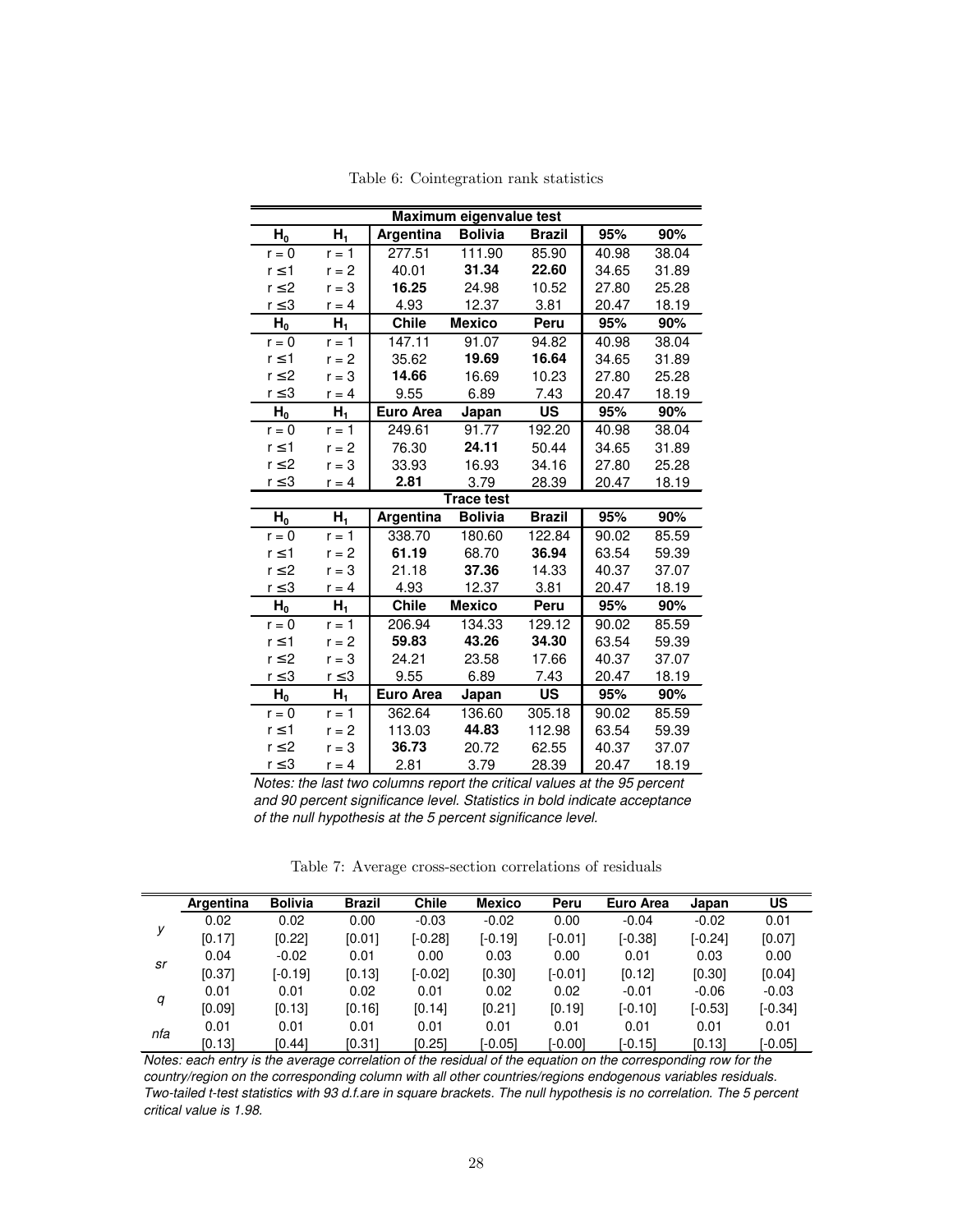Table 8: F statistics for testing the weak exogeneity of the country-specific foreign variables and oil prices

| Country        |          |                 | Foreign variables and oil prices |                |
|----------------|----------|-----------------|----------------------------------|----------------|
|                |          |                 | $sr^*$                           | oil            |
| Argentina      | F(1, 85) | $0.58$ [0.450]  | 1.11 [0.296]                     | $0.08$ [0.772] |
| <b>Bolivia</b> | F(2,84)  | $0.49$ [0.613]  | $0.04$ [0.965]                   | 2.79 [0.067]   |
| <b>Brazil</b>  | F(1, 85) | $0.16$ [0.693]  | 1.92 [0.170]                     | $0.25$ [0.618] |
| Chile          | F(2,84)  | 1.47 [0.237]    | 2.20 [0.117]                     | $0.09$ [0.911] |
| <b>Mexico</b>  | F(1, 85) | 6.47 [0.013]*   | $0.14$ [0.706]                   | 0.39 [0.534]   |
| Peru           | F(1, 85) | $0.07$ [0.799]  | 16.44 [0.000]**                  | $0.43$ [0.512] |
| Euro Area      | F(2,84)  | 1.07 [0.349]    | $0.40$ [0.669]                   | 5.36 [0.006]** |
| Japan          | F(1, 85) | $0.05$ [0.822]  | 3.78 [0.055]                     | $0.66$ [0.420] |
| US             | F(4, 82) | $3.13$ [0.019]* | 0.91 [0.464]                     | 2.39 [0.058]   |

*Notes: the figures in square brackets are probability values associated with test statistics. The symbols "\*" and "\*\*" denote statistical significance at the 5 percent and the 1 percent respectively.*